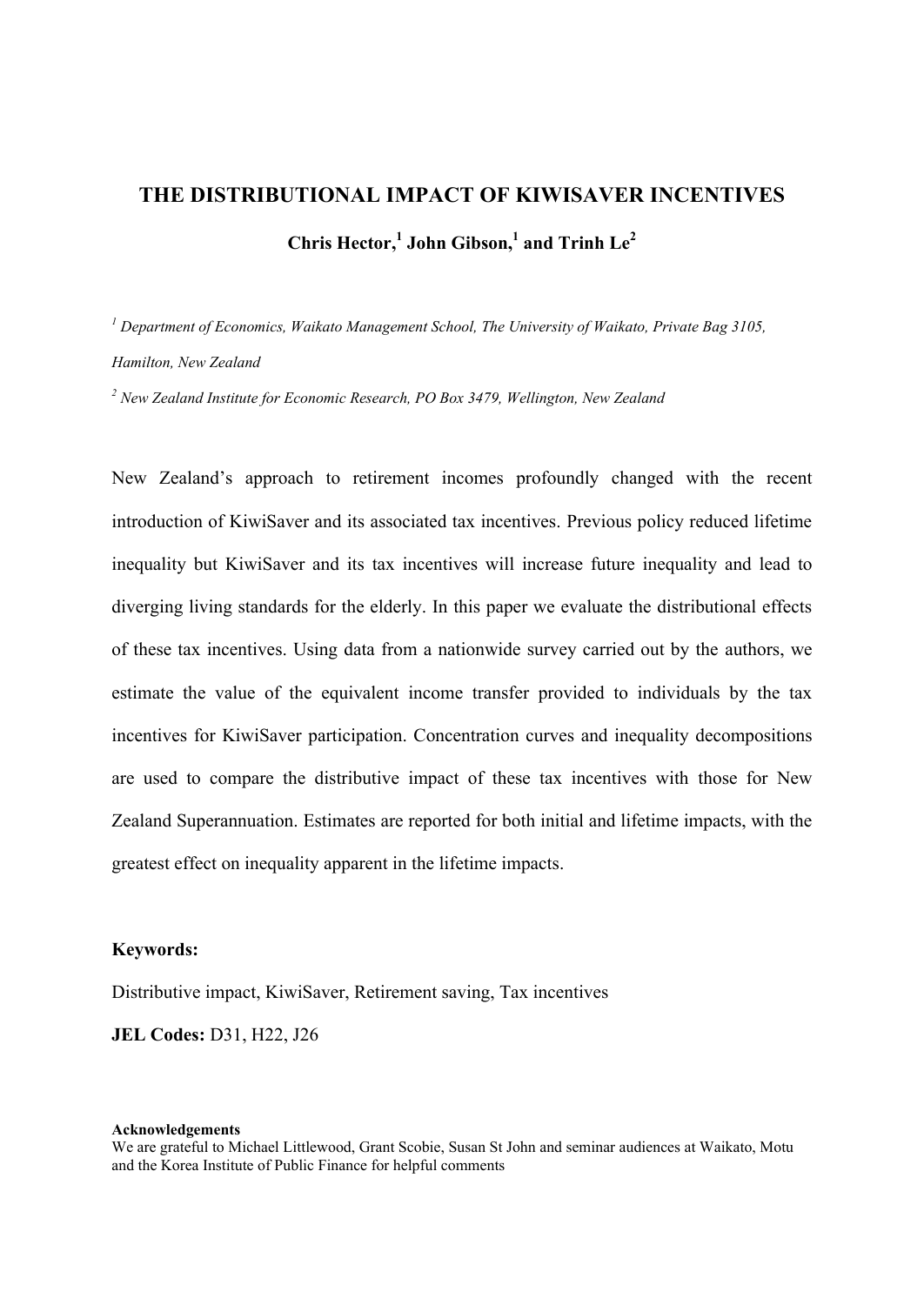#### **I. Introduction**

 $\overline{a}$ 

New Zealand's distinctive approach to retirement saving profoundly changed on 1 July 2007, with the introduction of KiwiSaver and associated tax incentives. The previous approach, in place since 1990, provided a non-contributory flat pension to anyone who qualified by virtue of age and residency and then let people supplement that as they saw fit without favouring one particular savings vehicle over another (St John and Willmore, 2001). In contrast, many countries also promote a contributory (and often mandatory) savings scheme to supplement the basic pension and voluntary provision. Since the flat pension, NZ Superannuation (NZS), is paid to everyone at a standard amount unrelated to previous earnings, it helps to equalize lifetime incomes.<sup>1</sup> Scobie, Gibson and Le  $(2005)$  show that NZS places a floor under the income of retirees, so that even when some fall below a relative poverty line (60% of the median) the poverty gap is negligible. Additionally, Ginn, Street, and Arber (2001) describe it as a "women-friendly" pension because there are no earnings-related contributions, so women receive the same payments as men even though their average incomes are lower and they participate in the labour force for fewer years.

These same features are not present in KiwiSaver, which will instead increase future inequality in lifetime incomes and lead to diverging living standards for the elderly. Since KiwiSaver is mainly a workplace saving scheme, it will tend to amplify gender, ethnic, educational and other inequalities reflected in earnings and employment variations. Not only will wealth (and retirement income) gaps emerge between members and non-members, the differing levels of member and employer contributions and variation in the performance of KiwiSaver funds will also introduce inequality. While such inequalities might be considered an inherent feature of any saving scheme, they are likely to be compounded by the generous

 $1$  O'Connell (2004) considers NZ Superannuation to be an example of a "Citizen's Pension" – a basic amount payable to all citizens.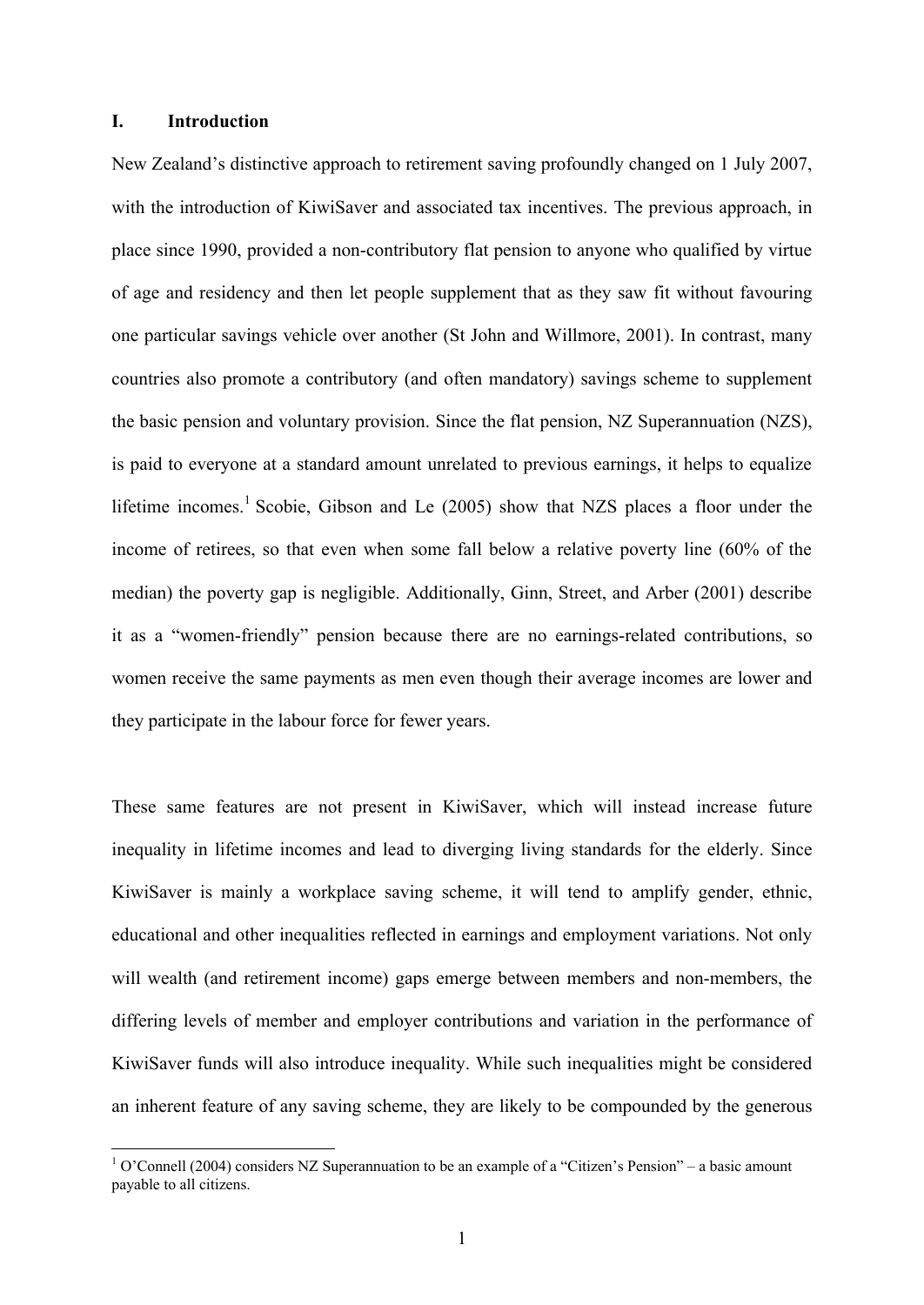taxpayer incentives provided to KiwiSaver members (Crossan, 2007). It is unclear whether there is a public mandate for policy to contribute to inequality in this manner.

The main incentives for KiwiSaver participation are the \$1000 tax-free contribution on first joining (the "kickstart"), the matching contribution of up to \$20 per week (\$1043 per year) from the government for members aged over  $18$ ,  $2$  and the exemption from Specified Superannuation Contribution Withholding Tax (SSCWT) for employer contributions up to a maximum of four percent of the employee's gross pay. In addition, there is a subsidy for the purchase of a first home of up to \$5,000 (subject to income and house price limits), a fee subsidy of \$40 per year, and from 1 April 2008 employers will receive a tax credit of up to \$20 per week to (partially) offset the cost of compulsory employer contributions into the accounts of employed KiwiSaver members. These employer contributions are set to rise from one percent of gross pay in 2008 to four percent by 2011. Existing superannuation schemes that become KiwiSaver-compliant can access many of these benefits, including the exemption from SSCWT for employer contributions and the matching government contribution of up to \$1043 per year. The investment income earned within KiwiSaver schemes is also favoured by comparison with equivalent earned income. The highest paid members will have tax on fund earnings capped at 30 percent from 1 April 2008 which is lower than either of the two higher marginal rates of tax on earned income (33 percent for pay between \$38,000 and \$60,000 and 39 percent for pay above \$60,000).

These tax incentives will have varying impacts on inequality. The effect of the kickstart incentive for joining KiwiSaver and the \$1043 matching contribution will depend on how widespread is KiwiSaver membership. If it is mainly the rich who join, then despite the equal

 $2^2$  While this is called a tax credit it has little to do with the tax system except as the source of the revenue for this grant. Thus, individuals who pay no tax, such as those out of the workforce, can still receive up to \$1043 per year from the government into their KiwiSaver account if their own contributions match or exceed this level.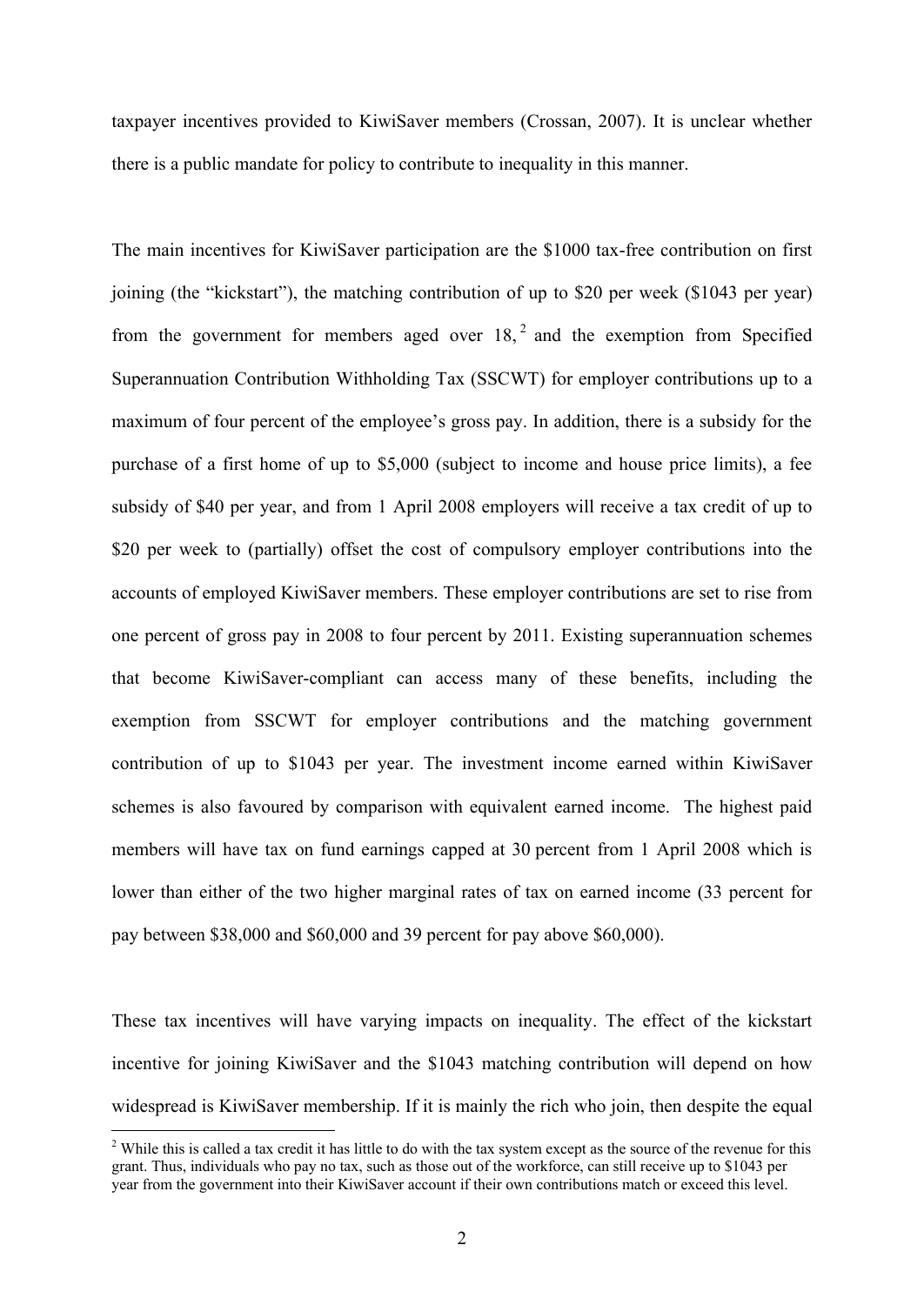and capped nature of these payments, they may still cause inequality to rise. There is even greater likelihood that the exemption from SSCWT for employer contributions will increase inequality; since this is capped as a percentage of salary rather than a dollar amount, higher earners benefit more from this incentive than do lower earners (while non-earners and the self-employed do not benefit at all). Moreover, the SSCWT exemption will over time become a more important source of inequality, since it provides open-ended benefits every year until retirement, while the kickstart benefit is a one-off and the matching government contribution is capped. Finally, the growing KiwiSaver balances for the more highly paid will be favoured by the concessionary tax treatment of investment income. Hence, any tendency for KiwiSaver incentives to contribute to inequality can be expected to increase over time, especially once employer contributions to KiwiSaver become compulsory and increase each year from one percent of pay in 2008 to four percent in 2011.<sup>3</sup>

These likely effects on inequality should not be surprising. New Zealand experimented with tax-favoured saving schemes over two decades ago. These were found wanting since they encouraged shifts from non-tax favoured saving into tax-favoured saving with little evidence that saving actually improved overall but with large hidden cost to the Government in tax forgone that reduced public saving (St John, 2006). Moreover, Treasury at the time found that tax incentives largely favoured the better off, who can use tax-favoured schemes to avoid higher tax rates and who save the most anyway. Consequently, this previous experiment with tax breaks for saving schemes was ended in 1987.

 $3$  The effect of the tax credit to employers is harder to evaluate, since its incidence, and the incidence of the implicit payroll tax in the form of compulsory employer contributions to KiwiSaver accounts, depends on the supply and demand elasticities in the labour market. However, a substantial fraction of the respondents to the survey discussed below believe that employers will give smaller wage increases in future, since they also will need to provide KiwiSaver contributions. If this occurs, non-members will effectively subsidise members by receiving lower wage rises, causing a further rise in inequality.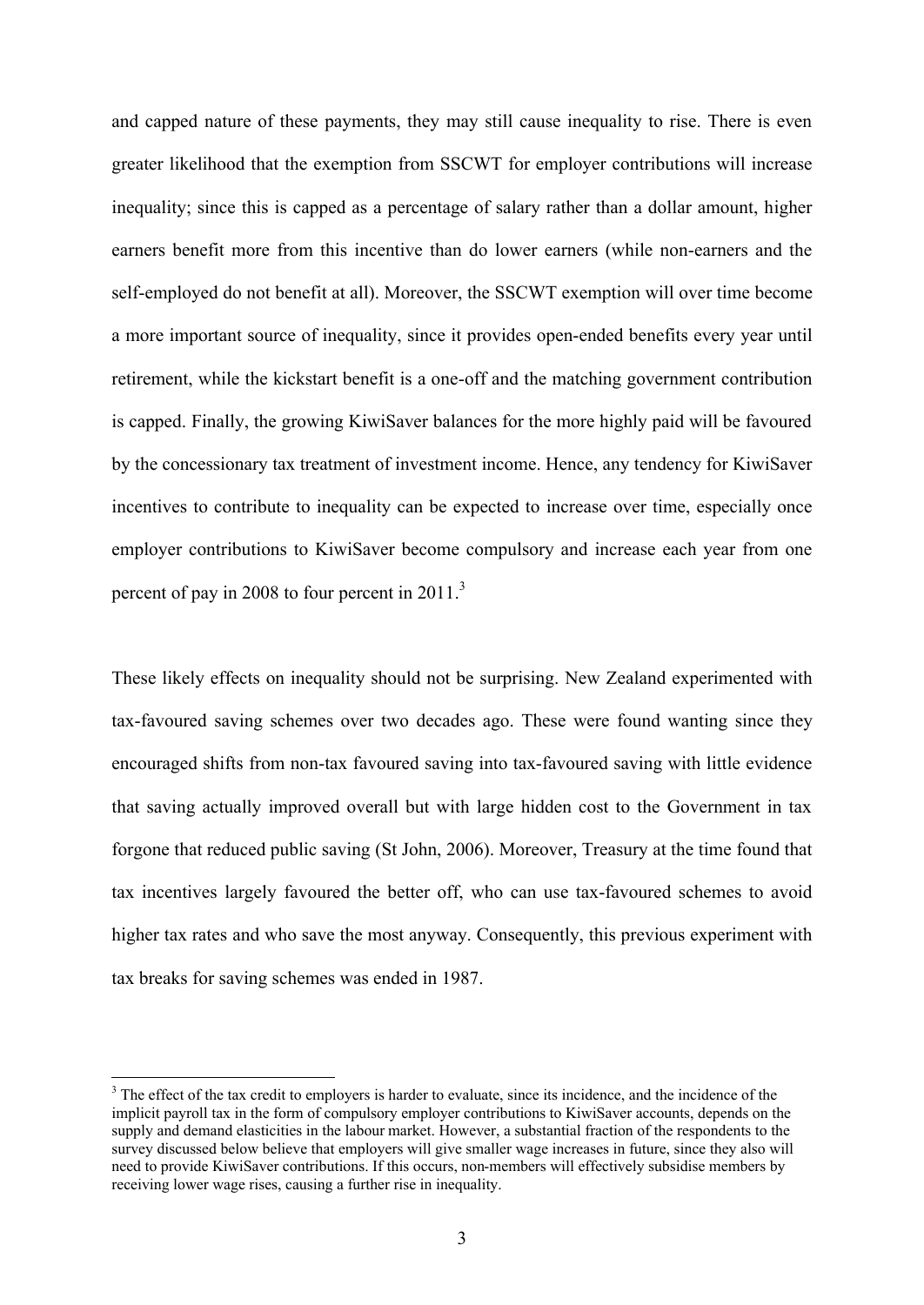While a comprehensive evaluation of KiwiSaver is planned, it may be several years before standard data sources show impacts on inequality. The Survey of Family, Income and Employment (SoFIE) would be a natural source for such analysis since it collects information on financial assets like retirement savings schemes every second year and also allows a wide variety of distributional analyses based on demographic and economic characteristics. However, wave 6 of SoFIE went into the field in October 2007 without any questions on KiwiSaver so it will not be until wave 8 in 2009/10 when necessary data are collected. The processing lags in accessing SoFIE data make it likely that independent analyses will have to wait until 2012. By that stage, cumulative government expenditure on KiwiSaver incentives will likely have exceeded \$6 billion and a large proportion of the population may be locked into this saving scheme.<sup>4</sup> Consequently it would be difficult to then make changes even if an evaluation indicated a failure of the scheme to achieve its objectives and a high risk of it causing diverging living standards for future retirees.

Therefore to provide more immediate data to help inform on-going appraisals of KiwiSaver and its associated tax incentives, we initiated a nationwide KiwiSaver survey in December 2007. Almost 400,000 people had joined KiwiSaver by this stage, requiring government expenditure of over \$800 million in the first year alone, making an evaluation even at this early stage desirable. A major objective of the survey was to provide information that could be used to estimate the value of the equivalent income transfer provided to individuals by the tax incentives for KiwiSaver participation. In this paper we report on the results of this survey,

<sup>&</sup>lt;sup>4</sup> According to a Memorandum to Cabinet "Budget 2007: KiwiSaver Plus" (CAB (07) 136, 19 April, 2007) which is available from www.treasury.govt.nz the projected costs under the mid-estimate of a take up rate of 50% of the eligible population joining KiwiSaver after ten years rise from \$299 million in 2007/08 to \$1332 million in 2011/12 and have a cumulative nominal value of \$4.5 billion. However, since take up rates appear to be much higher (Crossan, 2007) either the high take-up rate of 65% after 10 years or the fast take up rate of 50% after five years appear more realistic. Both of these scenarios imply cumulative costs of over \$6 billion by 2012.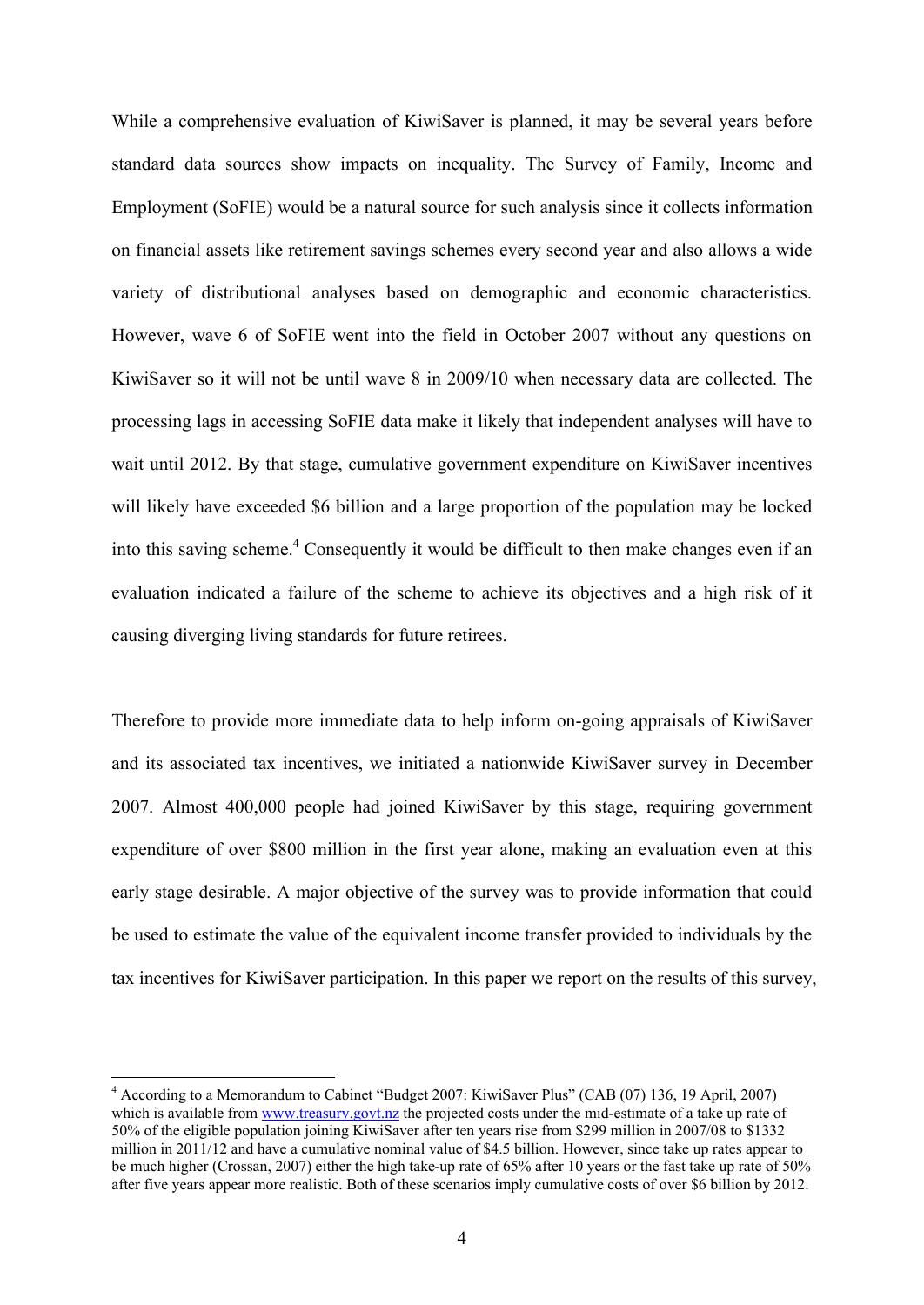using tools such as concentration curves and inequality decompositions to compare the distributive impact of these tax incentives with those for New Zealand Superannuation.

This comparison is not meant to imply that KiwiSaver is necessarily an alternative to NZS, since it was designed to work on top of NZS rather than instead of it. There are, however, considerable fiscal risks with KiwiSaver and it is possible that future governments respond to these by adjusting NZS rather than KiwiSaver. For example, in just two years between Budget 2005 and Budget 2007 the forecast midterm (2016/17) cost of KiwiSaver incentives increased by a factor of 32 (Crossan, 2007), which indicates the ease with which governments can increase the generosity of tax incentives. It may be more politically difficult to roll these back in future, since a set of entitlements based on individual accounts has been created, than it is to adjust NZS, which is based on more of an implicit social contract between workingage and retired generations. Moreover, since NZS has been the dominant feature of retirement incomes policy for several decades, it provides an appropriate benchmark for evaluating the inequality effects of an innovation like KiwiSaver.

# **II. The KiwiSaver Survey**

The data used in this paper are from a nationwide postal survey carried out by the authors in December 2007 and January 2008. A simple random sample was drawn from the New Zealand electoral rolls, at a sampling rate of 1:2000 for all general electorates. A higher sampling rate, of 1:1000, was used for the Maori electorates since a sufficient number of respondents were needed to enable estimates of KiwiSaver incidence across different ethnic groups. A total of 1662 survey forms were sent out, with 604 completed responses. The response rate was 38 percent, after adjusting for almost 100 cases where forms were not delivered due to changed addresses. A set of sampling weights were derived to account for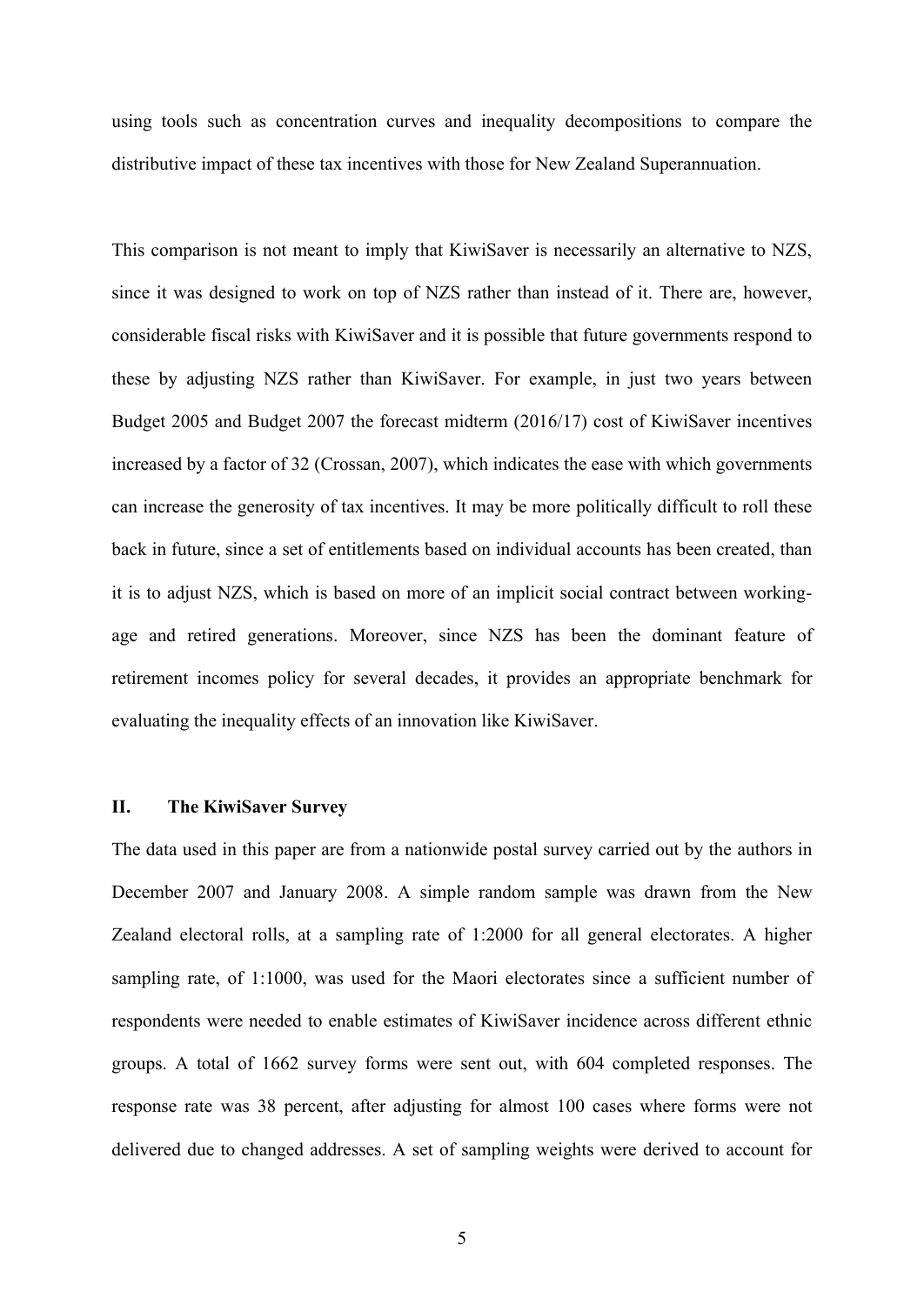both non-response and the higher sampling rate from Maori electorates and all results presented below are weighted to ensure that they are nationally representative of the population age 18 years and above.<sup>5</sup> These sampling weights range from 1370 to 13,800, with an average value of 4,810.

The survey included questions on knowledge and use of KiwiSaver, the level of contributions that individuals and their employer made to KiwiSaver accounts and the method of joining (auto enrolment, direct enrolment, and having an existing saving scheme become KiwiSaver compliant). These details facilitate calculation of the incentives that individuals are eligible for, which vary between KiwiSaver and KiwiSaver compliant schemes. Demographic and economic details on the respondents were based on questions copied from the Census, with additional questions to capture information on earnings, since KiwiSaver contributions are mostly based on the level of gross earnings.<sup>6</sup>

Table 1 reports descriptive statistics from the survey for several characteristics of interest, for six sub-groups. The first group is the full sample of those without either KiwiSaver or a KiwiSaver-compliant savings scheme, which also includes people, aged 65 and above, who are not eligible for KiwiSaver. The second group is the non-members just in the 18-64 age range. The next three groups are for those who (i) were auto enrolled in KiwiSaver, (ii) those

<sup>&</sup>lt;sup>5</sup> Specifically, we grouped responses into 36 cells, based on gender, two ethnicity categories (combining Maori and Pacific Islanders into one group and all other ethnicities into the other), three age groups (18-34, 35-54 and 55 and above) and three income ranges (\$25,000 and below, \$25,001 to \$50,000 and \$50,001 and above). The same grouping was applied to population totals derived from the New Zealand Income Survey, and the ratio of population in each cell to the number of KiwiSaver survey responses in the corresponding cell was used as the sampling weight. Ideally this procedure would have been carried out with the 2006 Census instead of the Income Survey, but the Census introduced the "New Zealander" ethnicity category which is not comparable with the ethnic groups specified in the KiwiSaver survey. We are grateful to Steven Stillman for assistance with this weighting exercise.

<sup>&</sup>lt;sup>6</sup> The survey used the 14 income brackets from the 2006 Census, but the actual median income in each bracket rather than the middle of the range is then used in the calculations. This median is calculated from the 2006 New Zealand Income Survey, which obtains actual income levels rather than income ranges. We are grateful to Steven Stillman for providing these medians.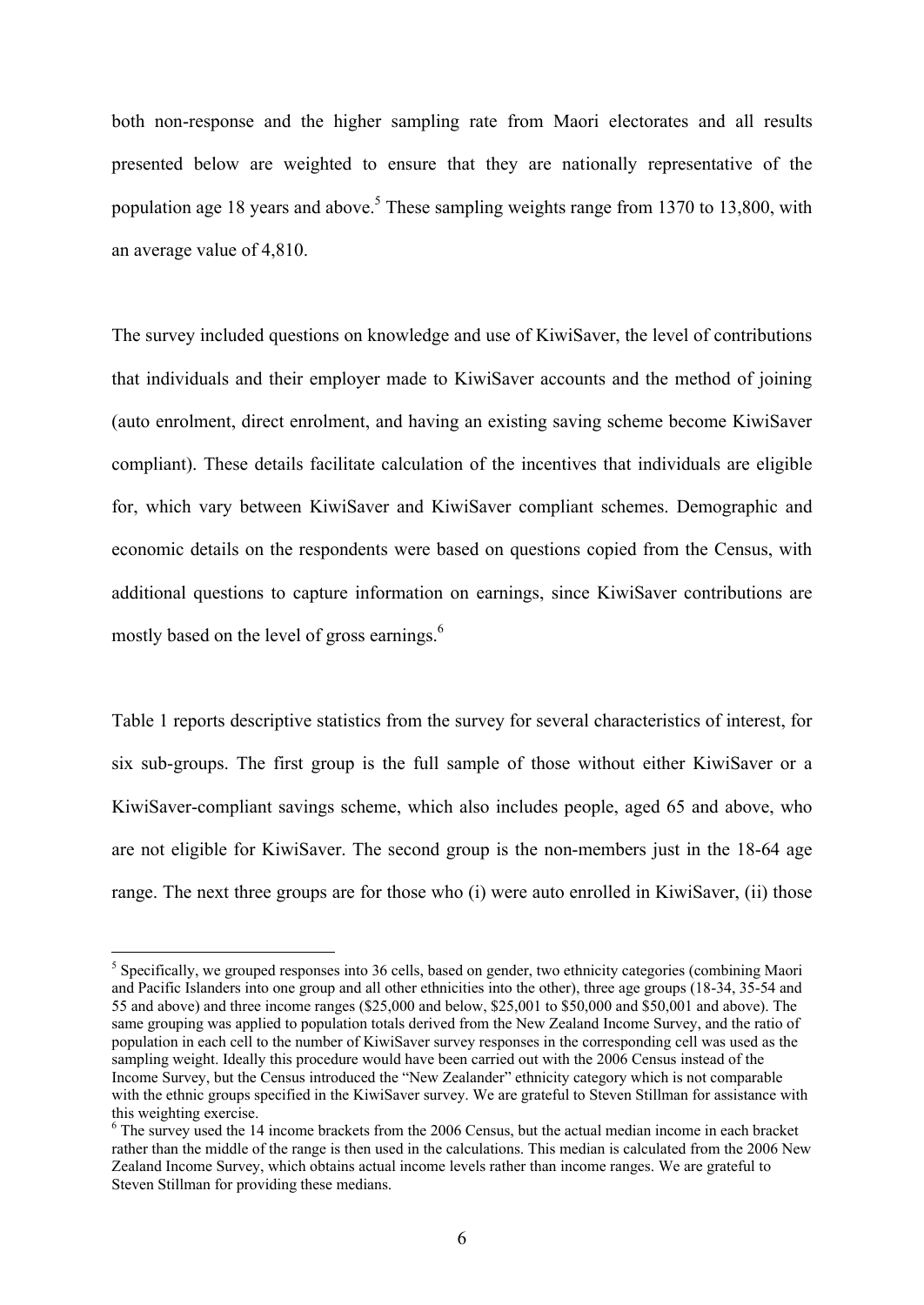who enrolled directly via their employer or with a KiwiSaver fund, and (iii) those whose existing saving scheme became KiwiSaver compliant. The last column of the table is for the aggregate of all three of these KiwiSaver or KiwiSaver-compliant membership groups.

| Table 1: Descriptive Statistics for Various Sub-groups in the Survey |             |         |          |          |           |           |  |
|----------------------------------------------------------------------|-------------|---------|----------|----------|-----------|-----------|--|
|                                                                      | Non Members |         | Auto     | Direct   | KiwiSaver | All       |  |
|                                                                      | All Ages    | 18-64   | enrolled | enrolled | compliant | KiwiSaver |  |
| Age 18-34                                                            | 0.31        | 0.39    | 0.67     | 0.16     | 0.29      | 0.30      |  |
|                                                                      | [0.03]      | [0.03]  | [0.12]   | [0.06]   | [0.16]    | [0.06]    |  |
| Age 35-54                                                            | 0.38        | 0.47    | 0.31     | 0.51     | 0.71      | 0.50      |  |
|                                                                      | [0.02]      | [0.03]  | [0.12]   | [0.07]   | [0.16]    | [0.06]    |  |
| Age 55-64                                                            | 0.31        | 0.14    | 0.02     | 0.33     | 0.00      | 0.20      |  |
|                                                                      | [0.02]      | [0.02]  | [0.02]   | [0.06]   | [0.00]    | [0.04]    |  |
| Male                                                                 | 0.48        | 0.48    | 0.51     | 0.52     | 0.49      | 0.52      |  |
|                                                                      | [0.02]      | [0.03]  | [0.15]   | [0.07]   | [0.16]    | [0.06]    |  |
| Maori and Pacific Island                                             | 0.14        | 0.16    | 0.10     | 0.14     | 0.17      | 0.14      |  |
|                                                                      | [0.02]      | [0.02]  | [0.09]   | [0.05]   | [0.15]    | [0.04]    |  |
| 5th Form qualifications or below                                     | 0.35        | 0.29    | 0.31     | 0.22     | 0.07      | 0.21      |  |
|                                                                      | [0.02]      | [0.03]  | [0.14]   | $[0.05]$ | [0.07]    | [0.05]    |  |
| 6th or 7th Form, trade cert or diploma                               | 0.45        | 0.49    | 0.45     | 0.46     | 0.56      | 0.48      |  |
|                                                                      | [0.02]      | [0.03]  | [0.15]   | [0.07]   | [0.15]    | $[0.06]$  |  |
| Bachelors degree or higher quals                                     | 0.20        | 0.22    | 0.24     | 0.33     | 0.37      | 0.32      |  |
|                                                                      | [0.02]      | [0.02]  | [0.10]   | [0.06]   | [0.14]    | [0.05]    |  |
| Home owner                                                           | 0.69        | 0.63    | 0.30     | 0.77     | 0.76      | 0.66      |  |
|                                                                      | [0.02]      | [0.03]  | [0.11]   | [0.07]   | [0.15]    | $[0.06]$  |  |
| Owner of other property                                              | 0.20        | 0.19    | 0.04     | 0.34     | 0.07      | 0.24      |  |
|                                                                      | [0.02]      | [0.02]  | [0.04]   | [0.06]   | [0.07]    | [0.05]    |  |
| Income (annual, pre-tax)                                             | 33668       | 35930   | 32571    | 46375    | 56754     | 44626     |  |
|                                                                      | [1192]      | [1426]  | [4367]   | [3649]   | [11951]   | [3091]    |  |
| Sample size                                                          | 505         | 384     | 16       | 71       | 12        | 99        |  |
| Population                                                           | 2463153     | 1968222 | 103948   | 280729   | 58570     | 443247    |  |
|                                                                      | [69722]     | [79572] | 30266    | [35733]  | [18264]   | [48527]   |  |

 $T_{\text{intrinsic}}$  Statistics for Various Sub-groups in the Survey  $T_{\text{in}}$ 

*Note:* Standard errors of means in brackets

The survey estimates of KiwiSaver membership compare well with official data. Reports from the government indicate that there were a total of 381,000 KiwiSaver members by the end of December 2007 and 414,000 by late January 2008, not counting those in KiwiSaver compliant schemes. Approximately eight percent of these were under age 18 and so will not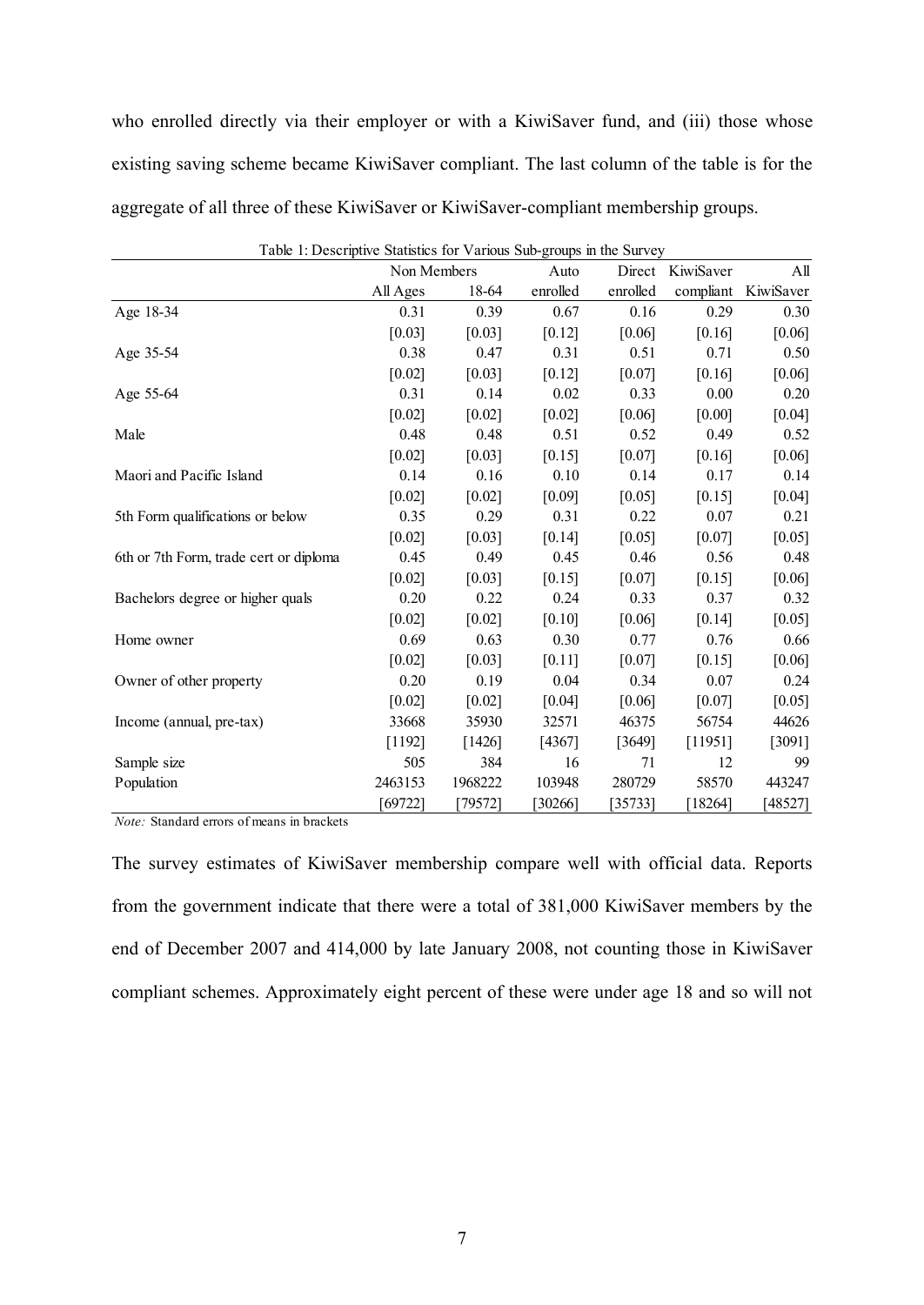show up in a sample based on the electoral rolls.<sup>7</sup> Therefore the relevant age group population is between 352,000 and 382,000 while our survey estimate of this population is  $384,700$ .<sup>8</sup>

The breakdown between types of KiwiSaver members appears to be rapidly evolving, making it difficult to see how the survey compares with official data. The survey estimate of 280,700 direct enrollees is almost three times as large as the estimated number of auto enrollees, at 103,900. This same breakdown is not publicized when administrative data on total membership are released, but information supplied by the Inland Revenue Department indicates that by the end of December 2007 there had been 183,400 auto enrollees, of whom 58,000 had opted out, and 255,700 direct enrollees, giving a ratio of direct to auto enrolled members of just over 2:1. The same ratio in October had been  $3:1.^9$  It is plausible that this ratio will decline over time, since auto enrolments will continue to grow as people change jobs while direct enrolments will slow down since the people with the most incentive to join directly will have already have done so in order to capture as many of the tax incentives as early as possible.

The survey suggests that KiwiSaver members are older than non-members, are less likely to be Maori or Pacific Islanders but more likely to be male, to hold a degree or higher qualification, and to have higher incomes. Large differences are apparent between direct enrollees and auto enrollees, with 67 percent of auto enrollees below age 35 but only 16 percent of direct enrollees in this age range. This likely reflects the higher job turnover among the young raising their auto enrolment rate. For direct enrolments, older people have

<sup>&</sup>lt;sup>7</sup> Based on a report in the Beehive Bulletin of 12/10/07 that 8.6 percent of members are under age 20.

<sup>&</sup>lt;sup>8</sup> Approximately two-thirds of our survey responses were received in December and one-third in January, so a weighted average of the administrative reports gives a population of 361,700, which is within 6% of our survey estimate.

<sup>&</sup>lt;sup>9</sup> An Official Information Act request by the New Zealand Institute of Economic Research, with information provided on 4/12/07 for October 2007, shows that by that month there were 62,920 auto enrolled (a further 32,752 had opted out), and 188,816 direct enrolled.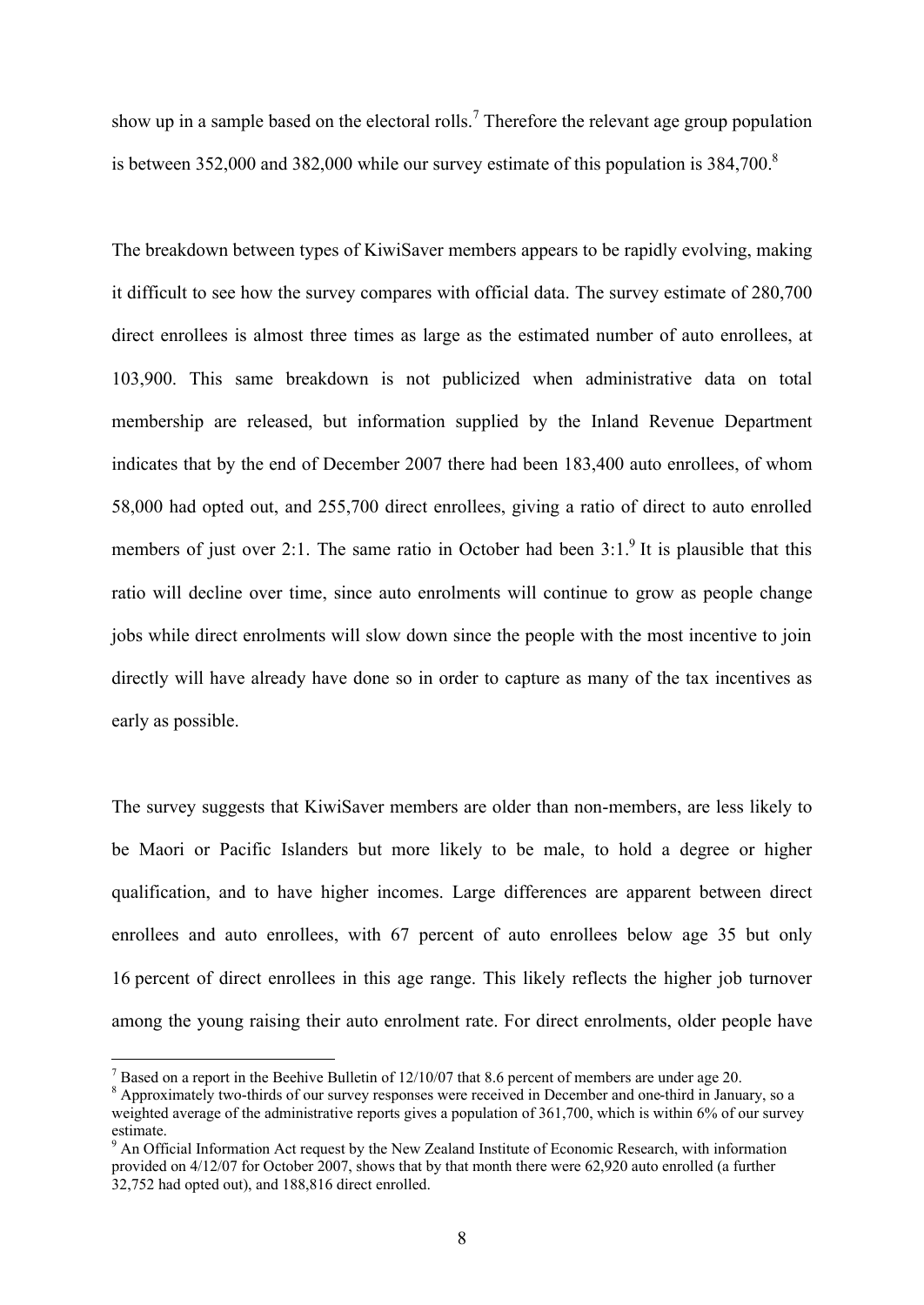an advantage since they can obtain the tax incentives with lower opportunity cost, since they do not have to lock up their own contributions for very many years before cashing in their KiwiSaver accounts at age 65. Substantial income differences are also apparent. While auto enrollees have annual incomes that are \$3,000 below similarly aged non-members, direct enrollees have annual incomes that are \$10,000 higher and members of KiwiSaver compliant schemes have annual incomes that are over \$20,000 higher. These income differences between KiwiSaver members and non-members suggest that the KiwiSaver incentives will tend to raise inequality, even for the \$1,000 kickstart and \$1,043 annual government contribution payments, which are capped.

# **III. The Incidence of KiwiSaver Incentives**

 $\overline{a}$ 

One way to consider the incidence of the KiwiSaver incentives is to see what share of the total accrues to various population sub-groups. A disaggregation into groups defined by age, gender, ethnicity, education, and income is reported in Table 2. Since only those aged less than 65 are eligible for KiwiSaver the comparisons are restricted to that group. Separate calculations are made of the incidence of the tax incentives in the first year and their lifetime incidence. <sup>10</sup> This lifetime incidence is the present value of the tax incentives received between 2007 and the year when members who had joined by December 2007 reach age 65.<sup>11</sup>

 $10$  These calculations are just for members who had joined by the time of the survey. Other calculations based on projected membership once 50% of the age-eligible population have joined are reported below.

<sup>11</sup> Specifically we combine our survey data with 2006 Census average earnings and employment rates for age, gender and qualification cohorts and with life table data on survival rates for the same cohorts. The expected value of earnings at any future age, *a* is then the product of the cohort-specific employment and survival rates and the current earnings of people of age *a* with the same characteristics, allowing for real income growth at an assumed annual rate of two percent and variation of the respondent's idiosyncratic income from the cohort mean. The value of KiwiSaver contributions is then calculated, based on the assumption that individuals continue contributing at the same rate in the future as they reported in the survey, and that employer contribution rates stay the same if they are already four percent or above, and otherwise increase according to the KiwiSaver legislation, from one percent in 2008 to four percent in 2011. The values of the tax incentives in each year until age 65 are calculated once these member and employer contributions are known, assuming a continuation of the current rules. These predictions of the tax incentives in each year are then converted to a present value assuming a real discount rate of six percent.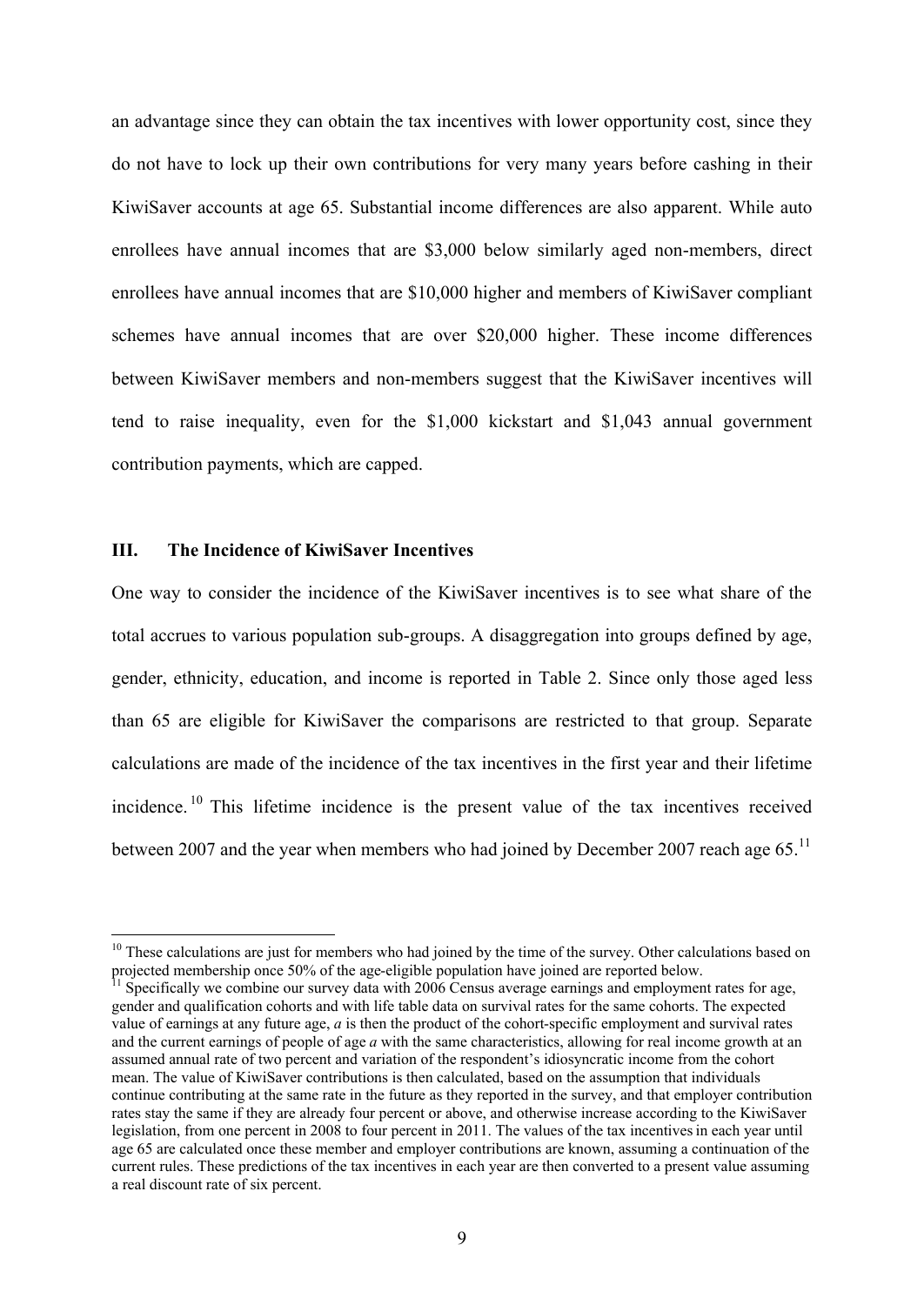The sub-groups who receive a larger share of first year KiwiSaver incentives than their population share would warrant are those above age 55, males, and especially those with Bachelors degrees or higher qualifications and high income earners (Table 2, columns (a), (b) and (d)). For example, in the first year of the KiwiSaver scheme, 34 percent of the value of the incentives is being captured by degree holders and above, despite this group being only 24 percent of the population. Similarly, 17 percent of the tax incentives go to those with incomes above \$70,000 despite this group being just 11 percent of the population. Those with only Fifth Form qualifications or less, females, Maori and Pacific Islanders, and especially those with annual incomes below \$30,000 receive only small shares of the value of KiwiSaver incentives in the first year relative to their population size.

|                                        | Share of   | Share of First | Share of Life- |         | Relative shares |
|----------------------------------------|------------|----------------|----------------|---------|-----------------|
|                                        | population | Year Incentive | time Incentive | (b)/(a) | (c)/(a)         |
|                                        | (a)        | (b)            | (c)            | (d)     | (e)             |
| Age                                    |            |                |                |         |                 |
| Age 18-34                              | 0.374      | 0.284          | 0.462          | 0.759   | 1.234           |
| Age 35-54                              | 0.476      | 0.496          | 0.467          | 1.044   | 0.982           |
| Age 55-64                              | 0.150      | 0.219          | 0.071          | 1.461   | 0.473           |
| Gender                                 |            |                |                |         |                 |
| Female                                 | 0.511      | 0.432          | 0.407          | 0.846   | 0.798           |
| Male                                   | 0.489      | 0.568          | 0.593          | 1.160   | 1.211           |
| Ethnicity                              |            |                |                |         |                 |
| Maori and Pacific Island               | 0.159      | 0.113          | 0.101          | 0.707   | 0.635           |
| Other ethnic groups                    | 0.841      | 0.887          | 0.899          | 1.056   | 1.069           |
| Education                              |            |                |                |         |                 |
| Fifth form qualifications or below     | 0.279      | 0.196          | 0.163          | 0.703   | 0.587           |
| 6th or 7th Form, trade cert or diploma | 0.484      | 0.465          | 0.455          | 0.960   | 0.940           |
| Bachelors degree or higher quals       | 0.238      | 0.340          | 0.381          | 1.430   | 1.606           |
| Income Group                           |            |                |                |         |                 |
| Up to \$30,000                         | 0.456      | 0.227          | 0.143          | 0.499   | 0.314           |
| \$30,001-\$70,000                      | 0.439      | 0.600          | 0.666          | 1.365   | 1.515           |
| \$70,001 and above                     | 0.105      | 0.173          | 0.191          | 1.654   | 1.825           |

Table 2: Shares of Population and KiwiSaver Incentives Accruing to Various Sub-Groups

*Note:* Estimates are weighted to reflect population totals for the resident New Zealand population age 18-64.

Lifetime value of KiwiSaver incentives are calculated using the procedure described in footnote 10.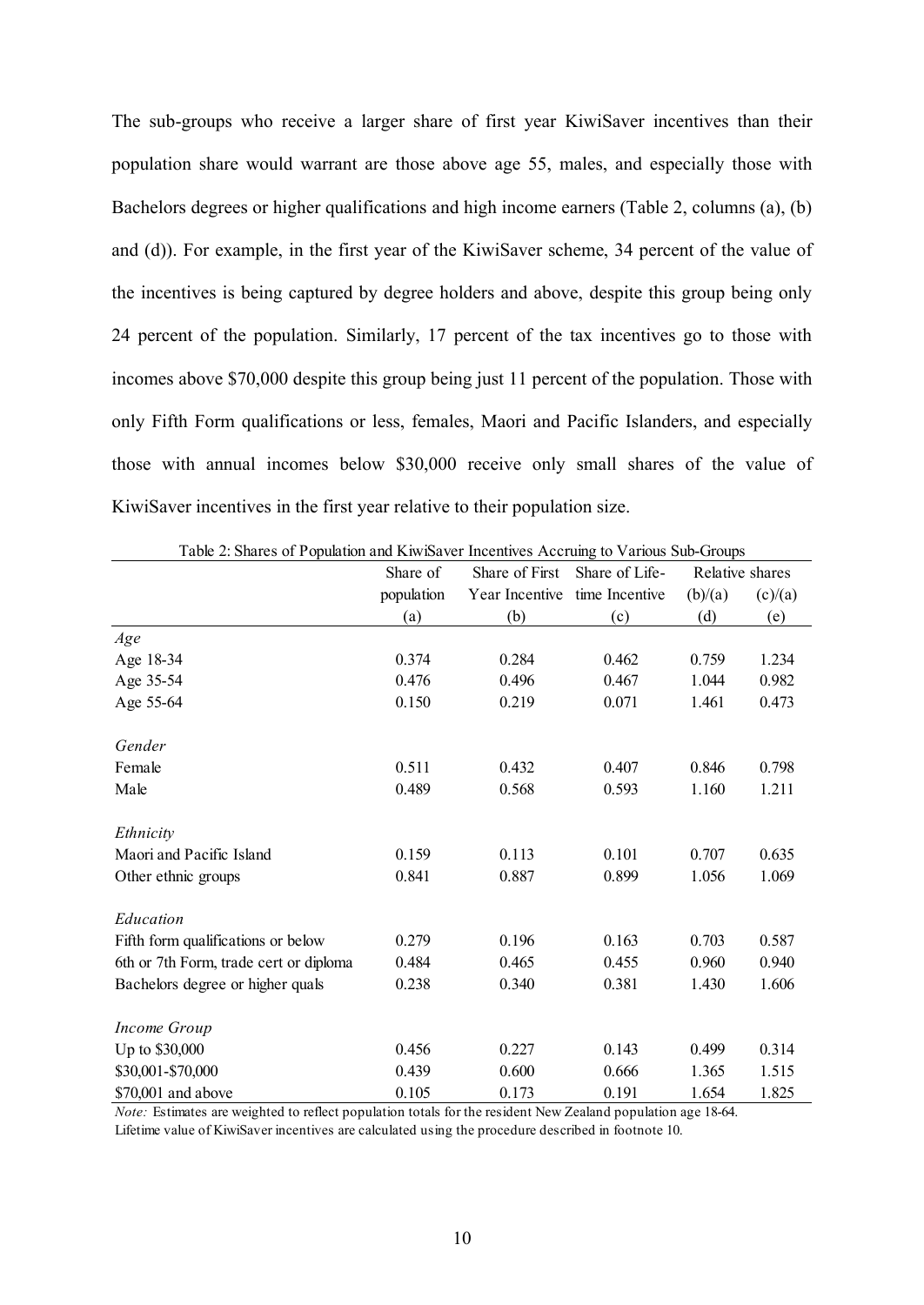The inequality across population sub-groups in the distribution of KiwiSaver incentives is even more apparent in the lifetime estimates. The highest income group receives over 80 percent more of the lifetime incentives than their population would dictate while the lowest income group receives less than one-third of their proportionate share (Table 2, column (e)). Similarly, Maori and Pacific Islanders, women and the least educationally qualified group receive an even smaller share of the lifetime value of KiwiSaver incentives than either their share in the first year or the share that their population size would predict. Age is the only characteristic where the incidence patterns vary between the first year and the lifetime, since the lifetime calculations give younger KiwiSaver members more time to accumulate incentives. This tendency for the unequal incidence of KiwiSaver incentives to strengthen over time reflects the growing importance of the SSCWT exemption as a source of benefit, and the diminishing effect of the one-off, \$1,000 kickstart payment over a longer time horizon.

### **IV. The Impact of KiwiSaver Incentives on Inequality**

KiwiSaver incentives are unequally distributed, as Table 2 makes clear. So too, however, are many other rewards in both a market economy and from public transfers. Hence, what matters is how much KiwiSaver incentives contribute to inequality compared with other income sources. We therefore use a decomposition technique, developed by Lerman and Yitzhaki (1985), which shows the contribution of each income source to inequality in total incomes. In this decomposition, each source's contribution to the Gini coefficient for total income is the product of its own inequality  $(G)$ , its share of total income  $(S)$ , and its correlation with the rank of total income (*R*).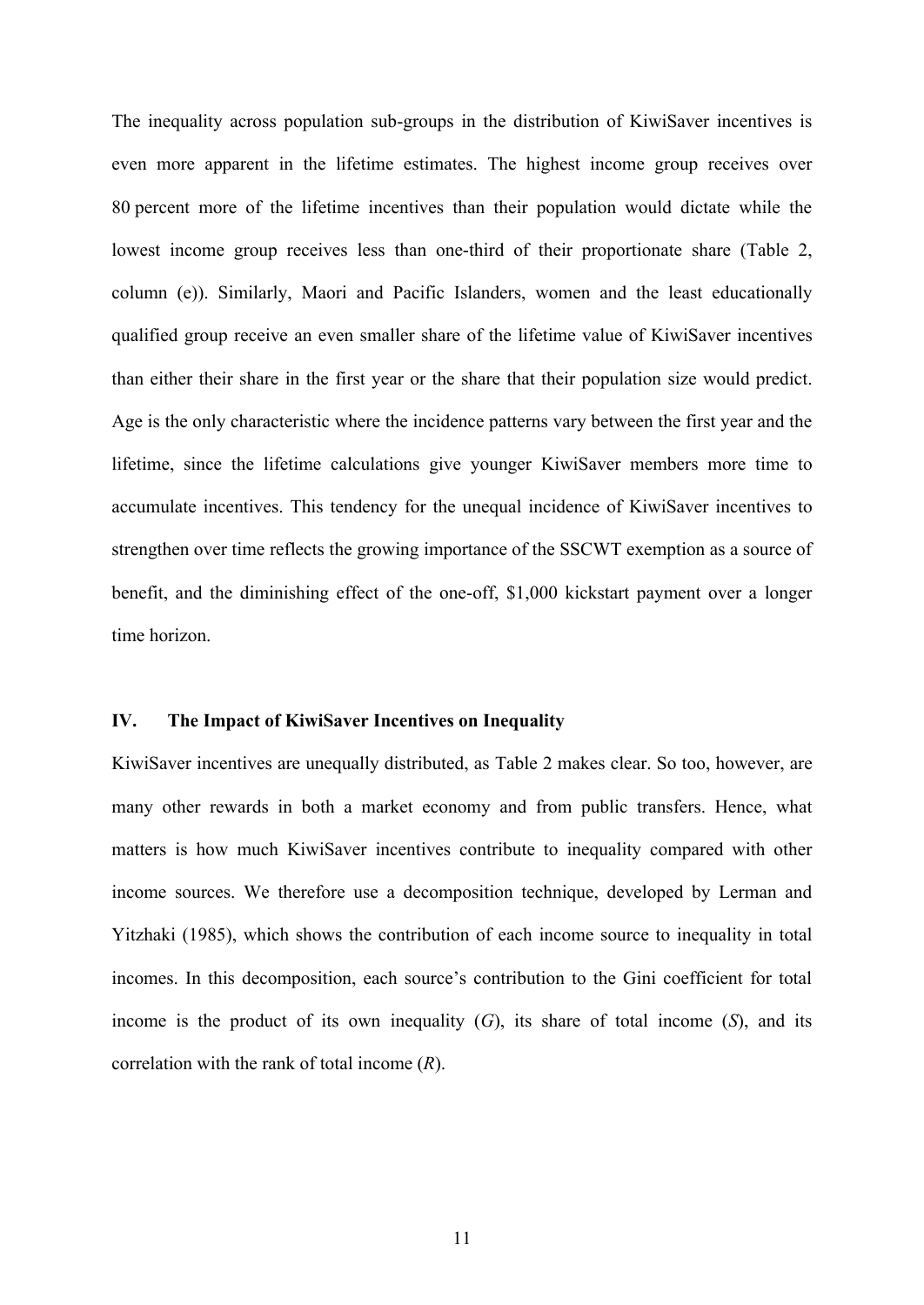The results of this decomposition for the first year of KiwiSaver are shown in Table 3. All three of the KiwiSaver incentives considered (the \$1,000 kickstart, the \$1,043 matching contribution and the SSCWT exemption) act to increase inequality (based on their positive values for  $I$  – the share of inequality due to each source). The most unequally distributed of these three incentives is the SSCWT exemption, as seen from its very high Gini coefficient (0.98). Moreover, the SSCWT exemption is also the most highly correlated with the rank of total income  $(R=0.84)$ , showing that this incentive accrues mainly to the rich. In fact, the contribution to inequality from the SSCWT exemption is twice its contribution to total income, as seen from the (*I*/*S*) ratio of 2.0, which is easily the highest of any income source. The contrast with New Zealand Superannuation is striking. The correlation of NZS with the rank of total income is negative  $(R=0.34)$ , so NZS acts to reduce total inequality, by approximately five percent (*I*=-0.05).

|                                       | Share  | Gini                    | Correlation  | Share of       | Relative   |
|---------------------------------------|--------|-------------------------|--------------|----------------|------------|
|                                       |        | of total coefficient by | with rank of | income         | income     |
|                                       | mcome  | source                  | total income | inequality     | inequality |
|                                       | (S)    | $\left( G\right)$       | (R)          | $(\mathrm{I})$ | (I/S)      |
| Income source                         |        |                         |              |                |            |
| KiwiSaver Tax Incentives <sup>"</sup> | 0.0083 | 0.8693                  | 0.4421       | 0.0078         | 0.9398     |
| \$1000 kickstart                      | 0.0037 | 0.8676                  | 0.3087       | 0.0024         | 0.6486     |
| \$1043/yr tax credit                  | 0.0038 | 0.8696                  | 0.4866       | 0.0039         | 1.0263     |
| <b>SSCWT</b> exemption                | 0.0007 | 0.9774                  | 0.8419       | 0.0014         | 2.0000     |
| New Zealand Super                     | 0.0696 | 0.8367                  | $-0.3440$    | $-0.0486$      | $-0.6983$  |
| Earnings                              | 0.7173 | 0.5716                  | 0.8749       | 0.8690         | 1.2115     |
| Other income                          | 0.2047 | 0.8047                  | 0.4306       | 0.1718         | 0.8393     |
| <b>TOTAL</b>                          |        | 0.4128                  |              |                |            |

Table 3: Inequality By Income Source, Annual Income 2007/2008

*Note:* All values weighted by sampling weights, which are the expansion factors needed to gross the sample up to population totals, for the resident New Zealand population age 18 and above.

Income sources with a negative R and I act to reduce overall income inequality.

 $a<sup>a</sup>$  Includes the fee subsidy of \$40 per year.

Since the SSCWT exemption will over time become a more important source of benefit, while the kickstart benefit is a one-off, a longer-term perspective would be likely to find that the overall impact of KiwiSaver incentives on inequality is even greater than what is shown in Table 3. This intuition is confirmed in Figure 1, which compares *concentration curves* for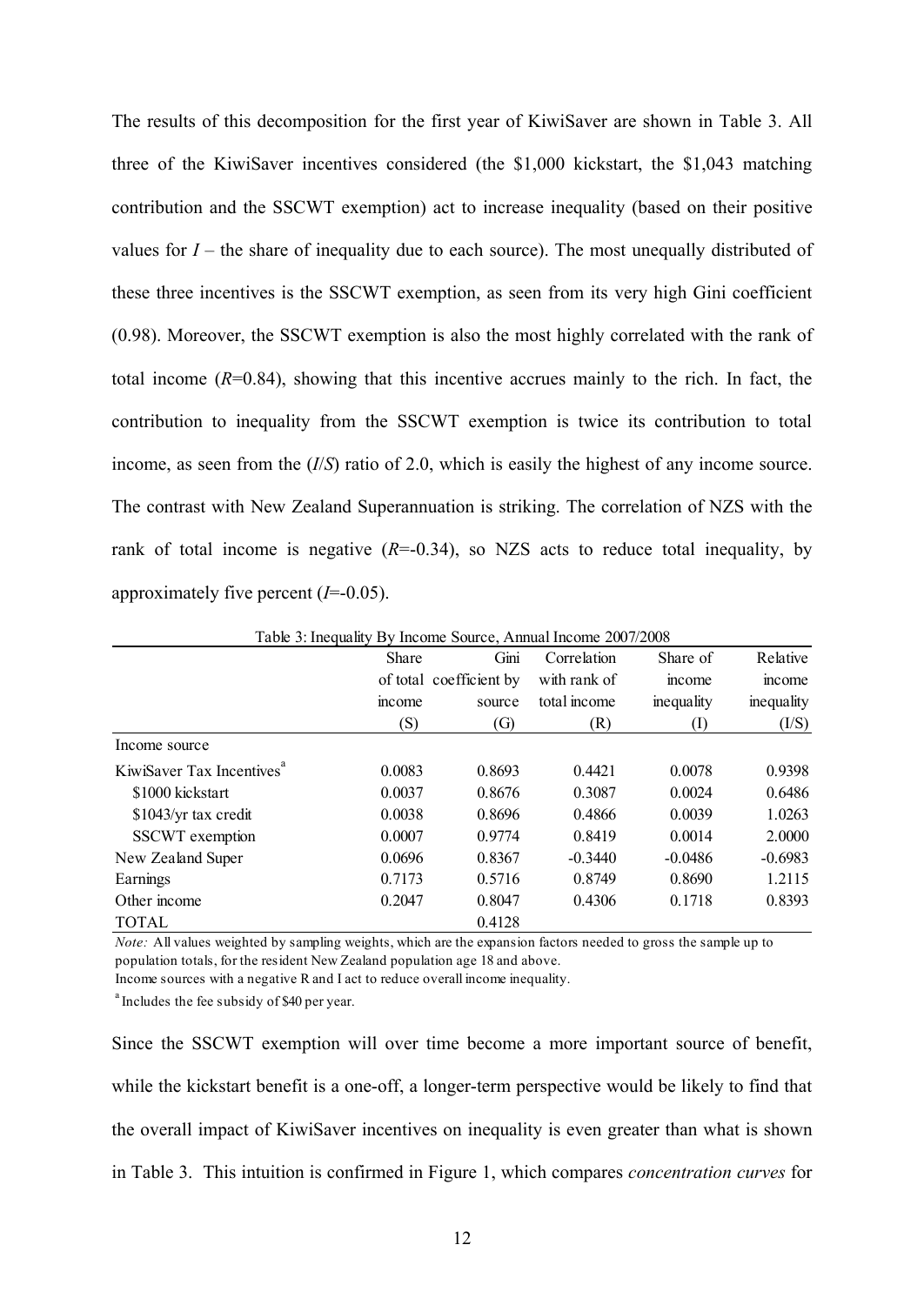KiwiSaver incentives in the first year and over the lifetime, with the concentration curve for NZS. These concentration curves show the cumulative percentage of KiwiSaver incentives (or any transfer) accruing to the poorest  $x\%$  of the population. The horizontal axis measures percentiles of income distribution, from poorest to richest, and the vertical axis measures accumulated percentage of total transfers. If everyone, irrespective of income, received exactly the same value of KiwiSaver incentives, the concentration curve would be a  $45^{\circ}$  line from the bottom left-hand corner to the top right-hand corner, and this is the *line of equality*. Transfers and income sources with concentration curves above the line of equality (i.e, those with concave curves) reduce inequality, those below the line of equality increase inequality. If one concentration curve is below (more convex than) another, it indicates a more unequal distribution of this transfer or income source.



Figure 1: Concentration Curves for KiwiSaver Tax Incentives and NZ Superannuation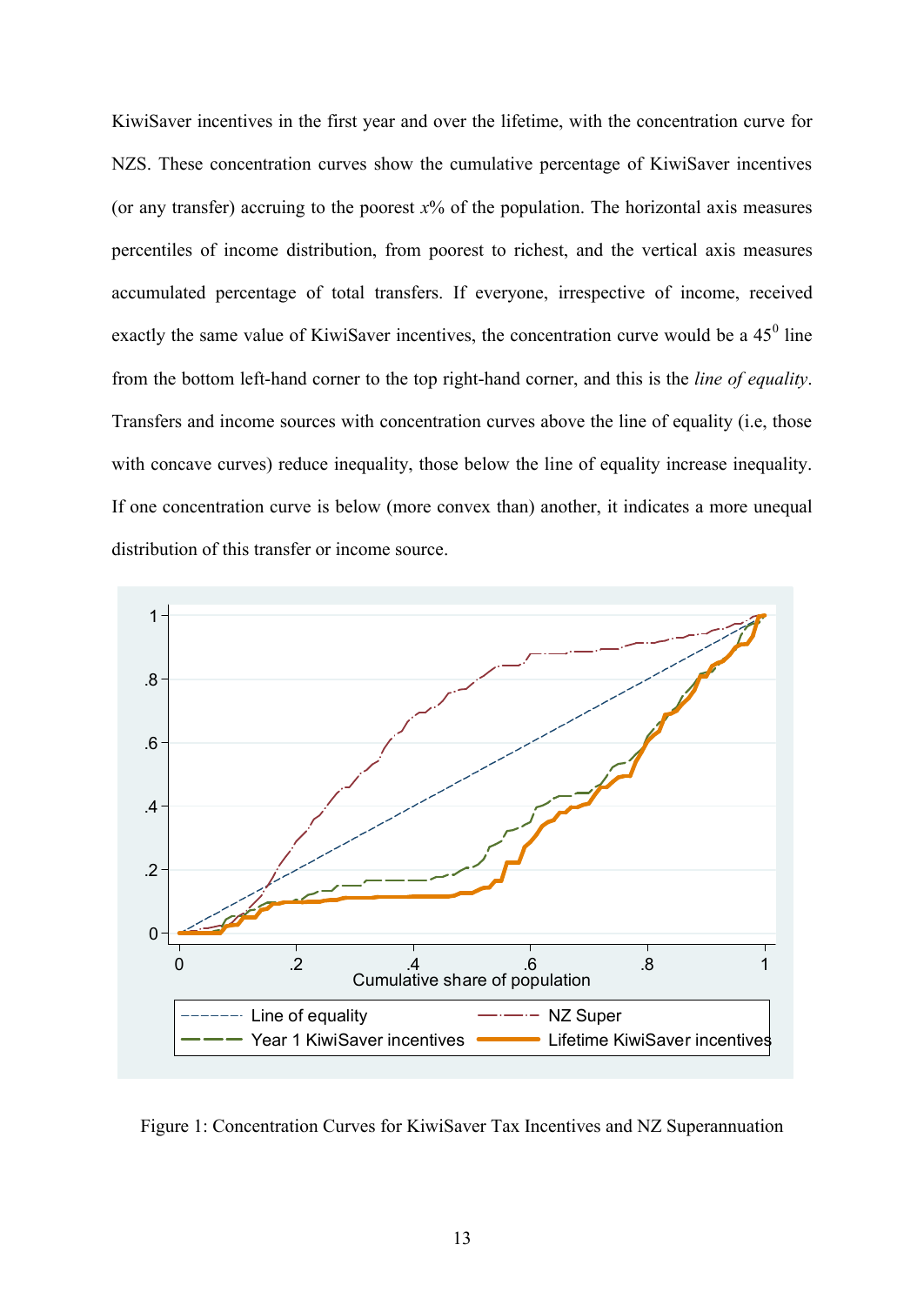The concentration curve for the lifetime value of KiwiSaver incentives lies mostly below the concentration curve for the incentives in the first year. For example, the poorest 50 percent of the population (according to current incomes) receive just 13 percent of the lifetime value of KiwiSaver incentives (conditional on current membership levels) but over 22 percent of the incentives in the first year. Hence the KiwiSaver incentives are more unequally distributed in the long-run, as also shown in Table 2, and are therefore likely to produce a larger impact on lifetime inequality than the impact in the first year shown in Table 3. The effect of NZS in dampening inequality is also apparent in Figure 1, with the concentration curve for NZS being almost everywhere above the line of equality.

One potential concern with the results presented thus far is that they may provide a misleading guide to how KiwiSaver incentives will impact on inequality once more members have joined. At the time of the survey only about 15 percent of the relevant age-range population had joined, while government projections allow for either a "high" take-up rate of 65 percent after 10 years or a "fast" take-up rate of 50 percent after five years. Perhaps as more people join the impact on inequality is reversed?

To help assess the likely impacts of KiwiSaver incentives on inequality in the future when there are higher membership rates we first estimate probit regression models of whether or not a survey respondent is already a member. These models provide predicted probabilities of membership, based on characteristics like age, income and so forth, so that we can then simulate who would be a member in future, by assigning the non-members with the highest predicted probabilities into the simulated membership group. Since auto enrollees and direct enrollees have quite distinct characteristics (younger and poorer for auto enrollees versus older and richer for direct enrollees) we estimate separate models for these two membership categories. The results of the two probit models are reported in Table 4, and these show the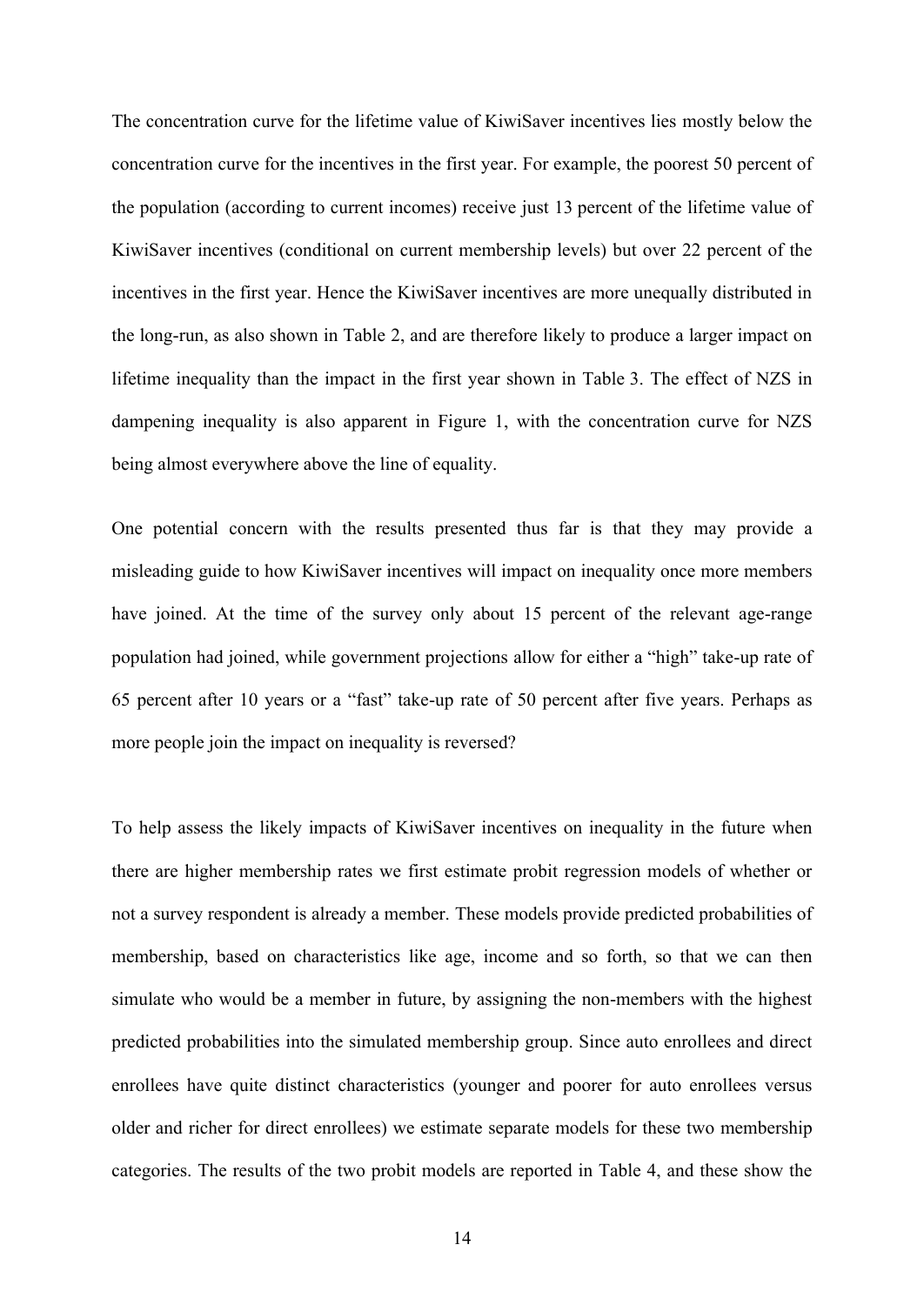relevance of young age for auto enrollment, and high incomes, higher qualifications and older age for direct enrolment.

|                                        | Auto enrolment           |       |             | Direct enrolment         |       |             |
|----------------------------------------|--------------------------|-------|-------------|--------------------------|-------|-------------|
|                                        | Standard                 |       |             | Standard                 |       |             |
|                                        | Coefficient <sup>a</sup> | error | $P> z ^{b}$ | Coefficient <sup>a</sup> | error | $P> z ^{b}$ |
| Age                                    |                          |       |             |                          |       |             |
| Age 18-34                              | ref group                |       |             |                          |       |             |
| Age 35-44                              | $-0.018$                 | 0.015 |             | 0.066                    | 0.052 |             |
| Age 45-54                              | $-0.042$                 | 0.015 | **          | 0.150                    | 0.063 | ***         |
| Age 55-64                              | $-0.040$                 | 0.012 | **          | 0.307                    | 0.081 | ***         |
| Gender                                 |                          |       |             |                          |       |             |
| Female                                 | ref group                |       |             |                          |       |             |
| Male                                   | 0.003                    | 0.017 |             | $-0.007$                 | 0.028 |             |
| Ethnicity                              |                          |       |             |                          |       |             |
| Maori and Pacific Island               | $-0.021$                 | 0.016 |             | 0.016                    | 0.042 |             |
| Other ethnic groups                    | ref group                |       |             |                          |       |             |
| Education                              |                          |       |             |                          |       |             |
| Fifth form qualifications or below     | ref group                |       |             |                          |       |             |
| 6th or 7th Form, trade cert or diploma | $-0.024$                 | 0.023 |             | 0.068                    | 0.034 | **          |
| Bachelors degree or higher quals       | $-0.016$                 | 0.019 |             | 0.144                    | 0.058 | ***         |
| Income Group                           |                          |       |             |                          |       |             |
| Up to \$30,000                         | ref group                |       |             |                          |       |             |
| \$30,001-\$70,000                      | 0.015                    | 0.020 |             | 0.073                    | 0.040 | $***$       |
| \$70,001 and above                     | $-0.009$                 | 0.018 |             | 0.084                    | 0.050 | *           |

Table 4: Probit Regression Models Used to Simulate Future Membership of KiwiSaver

Note: Number of observations = 481. The pseudo- $R^2$  for the auto enrolment model is 0.10 and for the direct enrolment model is 0.11. The Wald tests for the goodness of fit of the entire model are 12.52 for the auto enrolment model and 38.19 for the direct enrolment model. These are statistically significant at the 0.08 and 0.01 level with 9 degrees of freedom.

<sup>a</sup>The coefficients are transformed into marginal effects, showing the effect of a one unit change in the explanatory variable on the probability of being an auto or direct enrolled KiwiSaver member.

 $b*** =$  significant at 0.01, \*\* = significant at 0.05, \* = significant at 0.1.

The predictions from the models in Table 4 are used to simulate a situation which may occur by about the year 2011, by which time 50 percent of the population may have been enrolled in KiwiSaver (assumed to be split between 20 percent auto enrolled and 30 percent direct enrolled, since the 3:1 ratio found in the survey will fall over time). Existing KiwiSaver and KiwiSaver compliant members are assumed to maintain their current status. We also assume that all of the direct enrollees will have joined prior to the year that is being simulated, since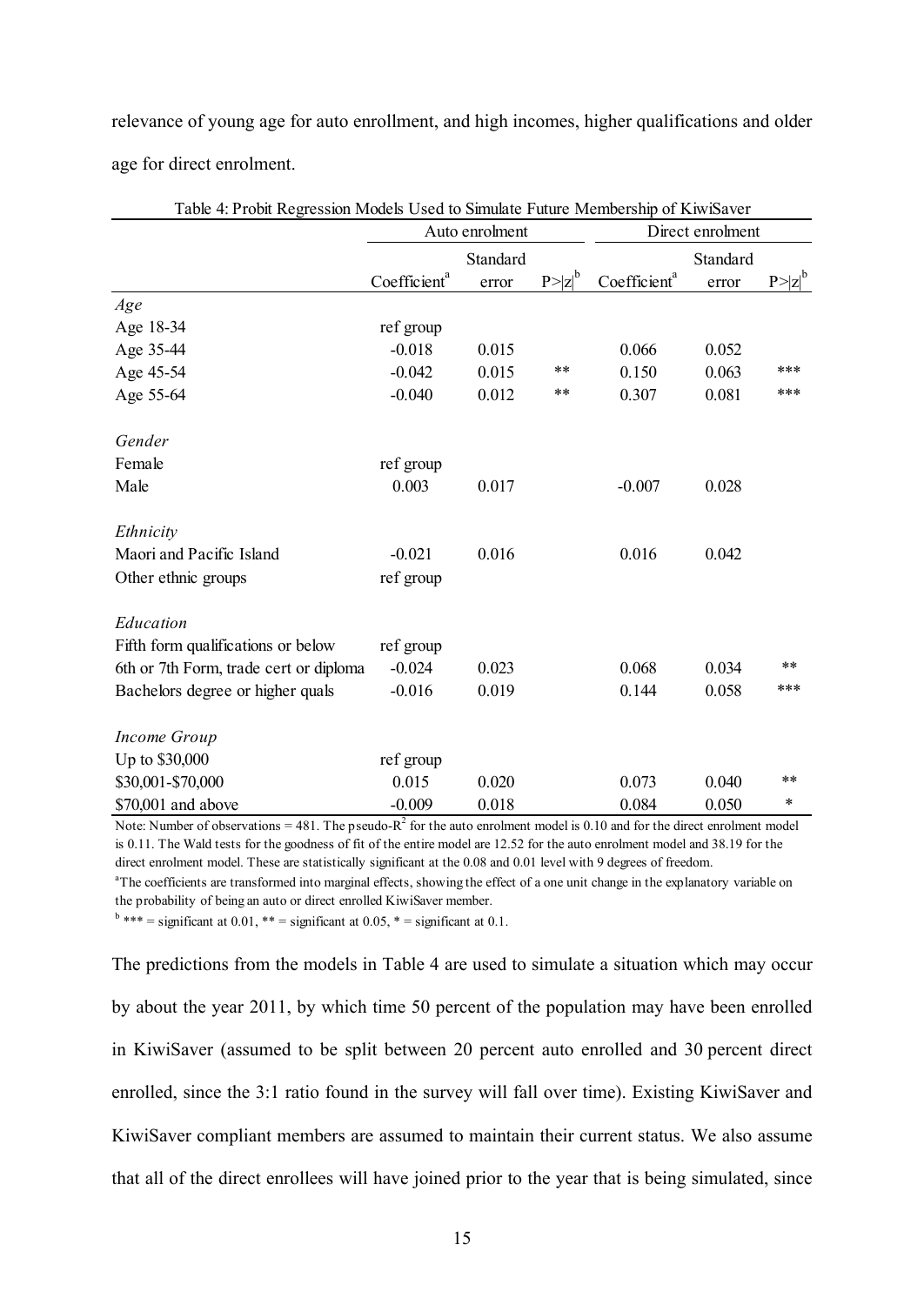this group will want to enroll as quickly as possible to maximize the value of the tax incentives. One fifth of the auto enrollees are assumed to join in the year being simulated, since membership of this group should grow at a declining rate over time.<sup>12</sup>

The simulation also assumes that existing members and their employers maintain their current KiwiSaver contribution rates, except that where employer contribution rates are below four percent of gross pay these are raised in line with the schedule set out in the KiwiSaver legislation. The simulated new members are assumed to contribute four percent of their earnings, which is the same rate that their employer contributes. The other components of income (earnings, NZS and other income) are left at the same values used for the calculations reported in Table 3 so that the only factors changing are the expansion in KiwiSaver membership and the mandated rise in the rate of employer contributions.

The results of the inequality decomposition for the simulated situation in a year like 2011 are shown in Table 5. All of the KiwiSaver incentives still increase inequality even with one-half of the age eligible population enrolled. In total, the simulated KiwiSaver incentives contribute 1.5 percent to an annual income total that includes them as equivalent to an income stream, but they contribute 1.8 percent to the total inequality. In the simulation, the kickstart payment is a relatively minor part of the total incentive package, while the SSCWT exemption becomes almost one-third of the total (up from one-twelve in the first year). This tax exemption is, once again, proportionately, the largest contributor to inequality of any income source considered in Table 5, as seen from its (*I*/*S*) ratio of 1.6. The impact of KiwiSaver incentives in raising income inequality is therefore likely to be an enduring feature of their

 $12$  While the rate of job turnover may be approximately constant over time, turnover will yield fewer new auto enrolments in future since a rising fraction of people starting new jobs will already have enrolled in KiwiSaver.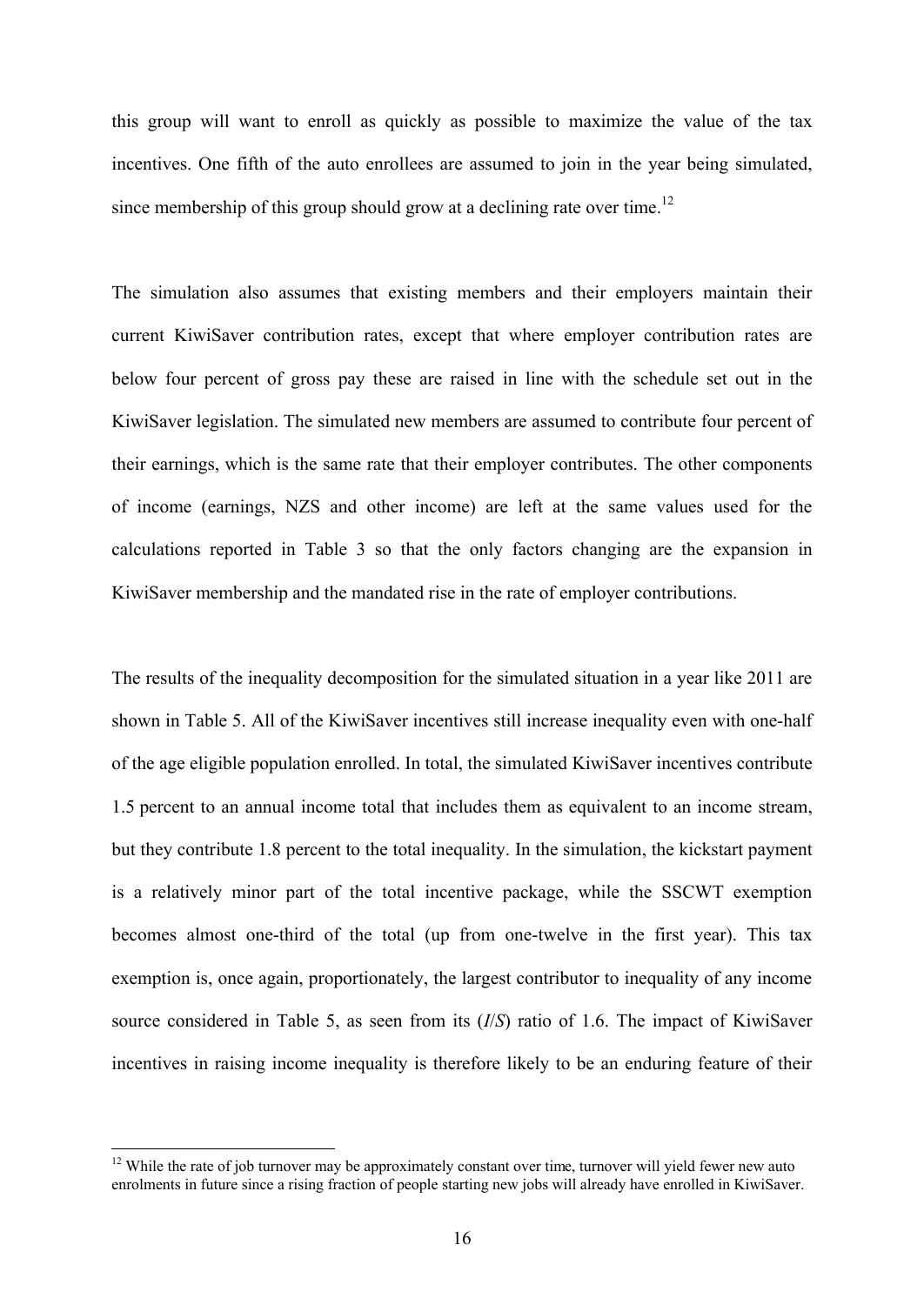design, rather than simply a transitory byproduct that disappears once membership becomes more universal.

| Table 5: Predicted Inequality By Income Source When One Half of Age Eligible Population are in KiwiSaver |        |                         |              |            |            |
|----------------------------------------------------------------------------------------------------------|--------|-------------------------|--------------|------------|------------|
|                                                                                                          | Share  | Gini                    | Correlation  | Share of   | Relative   |
|                                                                                                          |        | of total coefficient by | with rank of | mcome      | income     |
|                                                                                                          | mcome  | source                  | total income | inequality | inequality |
|                                                                                                          | (S)    | $\left( G\right)$       | (R)          | (1)        | (I/S)      |
| Income source                                                                                            |        |                         |              |            |            |
| KiwiSaver Subsidies <sup>"</sup>                                                                         | 0.0154 | 0.7010                  | 0.6774       | 0.0178     | 1.1558     |
| \$1000 kickstart                                                                                         | 0.0009 | 0.9694                  | 0.1932       | 0.0004     | 0.4444     |
| \$1043/yr tax credit                                                                                     | 0.0098 | 0.6610                  | 0.6437       | 0.0101     | 1.0306     |
| <b>SSCWT</b> exemption                                                                                   | 0.0044 | 0.7986                  | 0.8228       | 0.0070     | 1.5909     |
| New Zealand Super                                                                                        | 0.0691 | 0.8367                  | $-0.3603$    | $-0.0503$  | $-0.7279$  |
| Earnings                                                                                                 | 0.7121 | 0.5716                  | 0.8820       | 0.8672     | 1.2178     |
| Other income                                                                                             | 0.2032 | 0.8047                  | 0.4187       | 0.1654     | 0.8140     |
| <b>TOTAL</b>                                                                                             |        | 0.4140                  |              |            |            |

*Note:* Calculations based on simulated membership estimated from the probit models in Table 4, assuming that 30% of the age eligible population are direct enrollees, 20% are auto enrollees, and 50% are non-members. Existing KiwiSaver and KiwiSaver compliant members (ca. December 2007) maintain their membership. The simulated members are assumed to contribute 4% of earnings and the employer contribution is also 4%. Existing members and their employers maintain their current contribution (employer contribution rates below 4% are raised to 4%). Direct enrollees are assumed to have joined KiwiSaver before the current year, while one-fifth of auto enrollees are assumed to have joined in the current year with the rest joining in earlier years.

For other notes, see Table 3.

Another way to consider the results from the simulation of 50 percent KiwiSaver membership is in terms of the incidence of the tax incentives. Figure 2 compares the population shares of various income groups with their shares of the tax incentives received in the first year, with the lifetime value of the tax incentives for first year members, and with the shares of incentives once 50 percent of the population are members. Both the lifetime impact for first year members and the simulated incidence in the year when membership reaches 50 percent are substantially more unequal than in the first year. For example, the richest group (those with incomes of \$70,001 and above), receive 22 percent of tax incentives once membership reaches 50 percent (and employer contributions are raised to four percent), compared with only a 17 percent share of the incentives in the first year.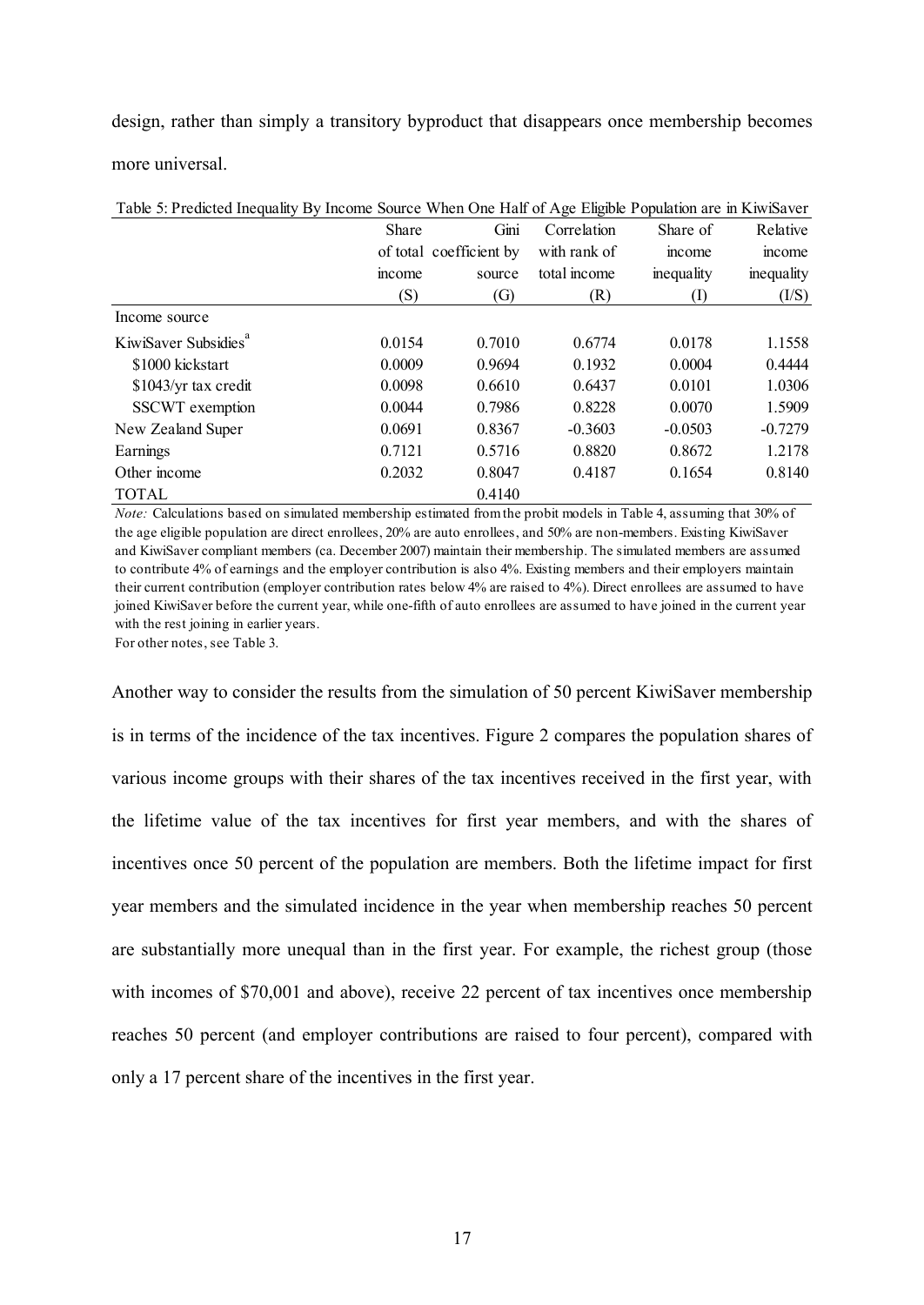

Figure 2: Incidence of KiwiSaver Tax Incentives in Several Time Periods and Simulations

#### **V. Conclusions**

Recent changes to New Zealand's system of saving for retirement, with the introduction of KiwiSaver and its associated tax incentives, will increase future inequality in lifetime incomes and lead to diverging living standards for the elderly. Such inequalities might be considered an inherent feature of any saving scheme, since rewards partly depend on the amount of risk that is borne. However, it is unclear whether either proponents of the KiwiSaver scheme or the general public are aware of the likely impacts on inequality. This is especially because the most dis-equalizing component of KiwiSaver incentives is the SSCWT exemption, which was introduced in December 2006, with little fanfare and even less consultation (St John, 2006), outside of the main announcements in May 2005 for KiwiSaver and in May 2007 for the subsequent extensions of KiwiSaver incentives.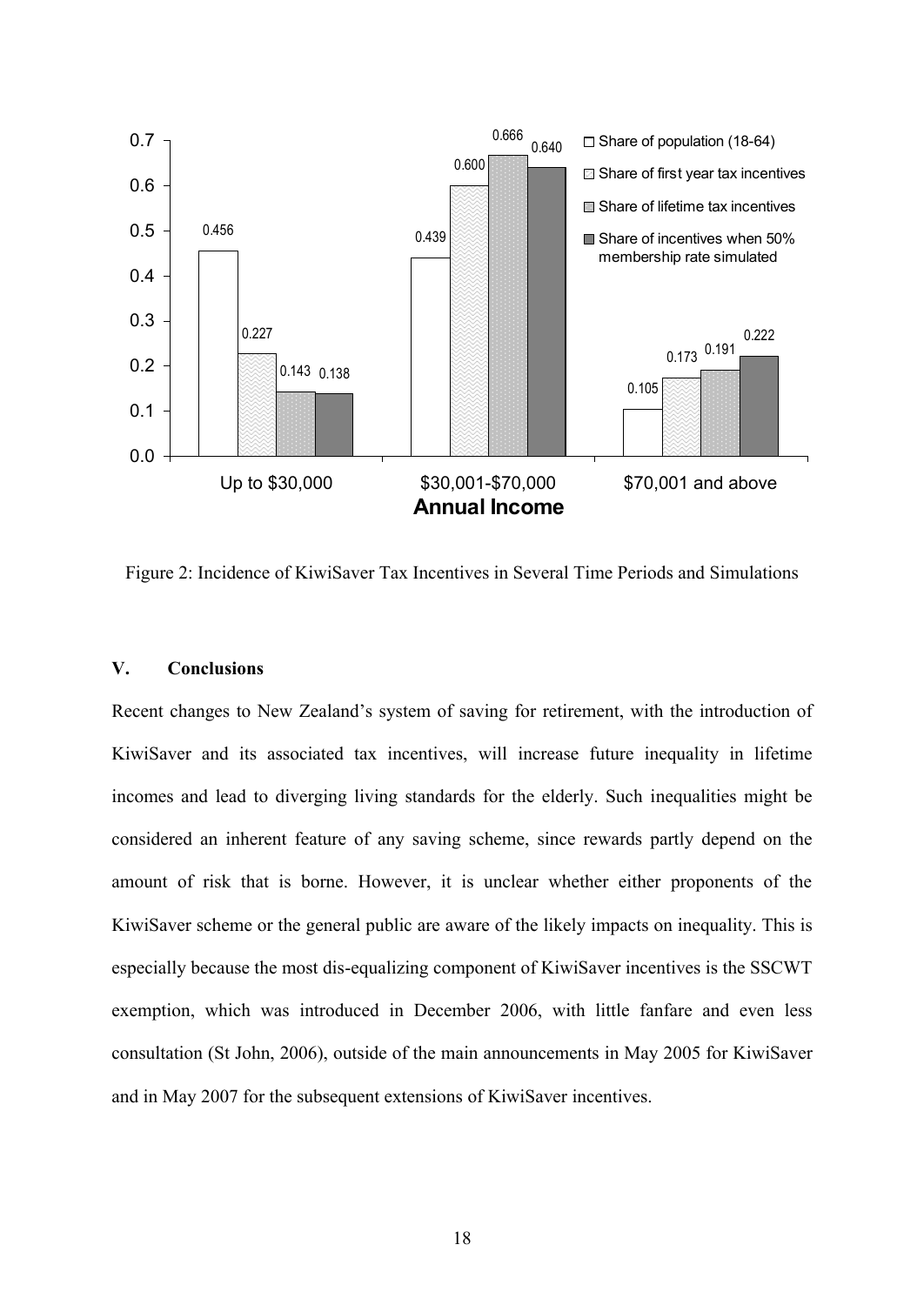These increases in inequality might also be deemed as an acceptable cost, in order to obtain the benefit of higher household saving. However there are grounds for doubt about this as well, since both previous New Zealand experience and overseas evidence suggests that tax incentives for saving mainly encourage shifts from non-tax favoured saving into tax-favoured saving, with little change in overall saving but a large hidden cost to the Government in tax foregone. In a companion paper to the present study, we use the survey results to examine how much new household saving is being stimulated by KiwiSaver and how much is simply a reshuffling of money that would have been saved anyway. It appears that out of every dollar in KiwiSaver accounts only 9-19 cents is new saving (Gibson and Le, 2008). Whether this is sufficient to warrant the increases in inequality described here is a question which is relevant to all social policy analysts and practitioners interested in inequality and retirement living standards.